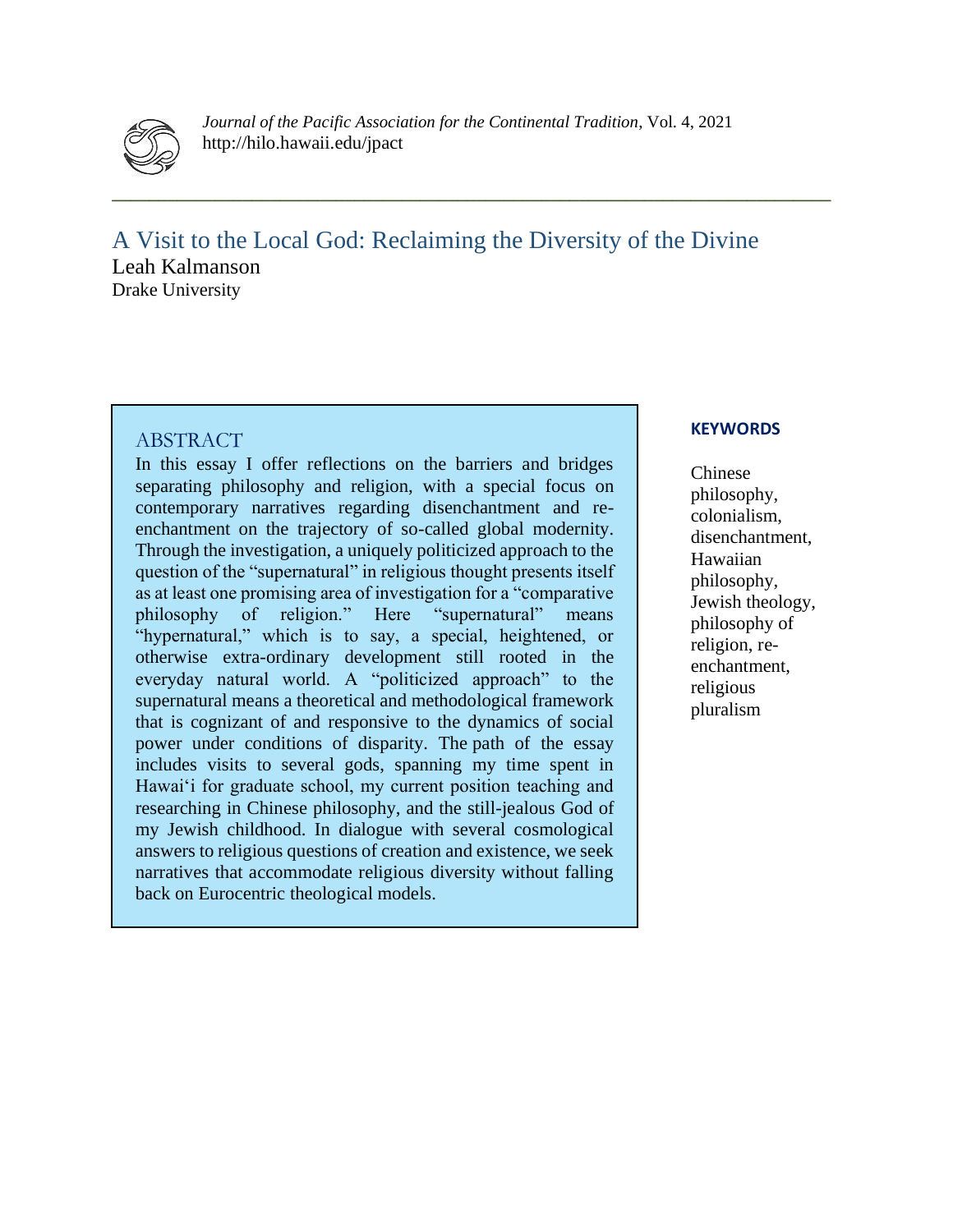Having recently become involved in the "comparative philosophy of religion,"<sup>1</sup> I have begun to wonder what differentiates research in this field from that in general "comparative philosophy," especially when speaking of Asian traditions. That is, what methodological or theoretical frames might meaningfully distinguish these two enterprises, given that the divide between "philosophy" and "religion" is already somewhat artificial in the East Asian context? In light of the theme of this special issue, I offer some thoughts here on the barriers and bridges separating research in these areas, with a special focus in how this topic relates to contemporary narratives regarding disenchantment and re-enchantment on the trajectory of so-called global modernity. As I propose in what follows, a uniquely politicized approach to the question of the supernatural in religious thought presents itself as at least one promising area of investigation in a "comparative philosophy of religion."

Let me clarify at the outset my use of the terms "supernatural" and "politics" in this context. By "supernatural" I mean phenomena that may lie outside the perceptive capabilities of ordinary consciousness or that may defy reductive mechanistic or materialist explanations. Notably, I do not mean phenomena that lie outside the realm of the "natural." I use "supernatural," in this sense, to mean "hypernatural," which is to say, a special, heightened, or otherwise extra-ordinary development still rooted in the everyday natural world. By "politics" I mean the shifting dynamics of social power, and by "politicized approach" to the supernatural, I mean a theoretical and methodological framework

that is cognizant of and responsive to such ongoing negotiations under conditions of disparity. In other words, a politicized framework remains aware that not all scholarly voices are equally situated within the neocolonial realities of contemporary academia, and, in response, it seeks liberatory

> *Can we mold it? Can we make it one? Can we, without prognosticating or divining, know our fortunes and misfortunes? Can we halt? Can we stop? Can we, without seeking from others, obtain the self? Contemplate it, contemplate it, again repeatingly contemplate it. We contemplate it but cannot reach it. The ghosts and spirits that can reach it— Not because they are especially forceful, but because the purest qi reaches the farthest.\**  能摶乎?能一乎? 能無卜筮而知吉凶乎? 能止乎?能已乎? 能勿求諸人而得之己乎? 思之思之,又重思之,思之而不通。 鬼神將通之,非鬼神之力也,精氣之 極也。

interventions in hegemonic practices.

One such unequally situated subject of discourse is precisely the question of the "supernatural." Historically, as discussed

<sup>&</sup>lt;sup>1</sup> These projects reflect the work of my colleagues Tim Knepper and Gereon Kopf and others involved with the Global-Critical Philosophy of Religion Seminar that recently concluded a five-year term at the American Academy of Religion. See Knepper, "How to Philosophize about Religion Globally and Critically . . . with Undergraduates"; Knepper and

Kalmanson, *Ineffability: An Exercise in Comparative Philosophy of Religion*.

<sup>\*</sup> Dai Wang 戴望, comm., *Guanzi jiao zheng* 管子校 正, (Beijing: Zhonghua shuju, 2010), 271. Translated by Jennifer Liu with the help of Leah Kalmanson.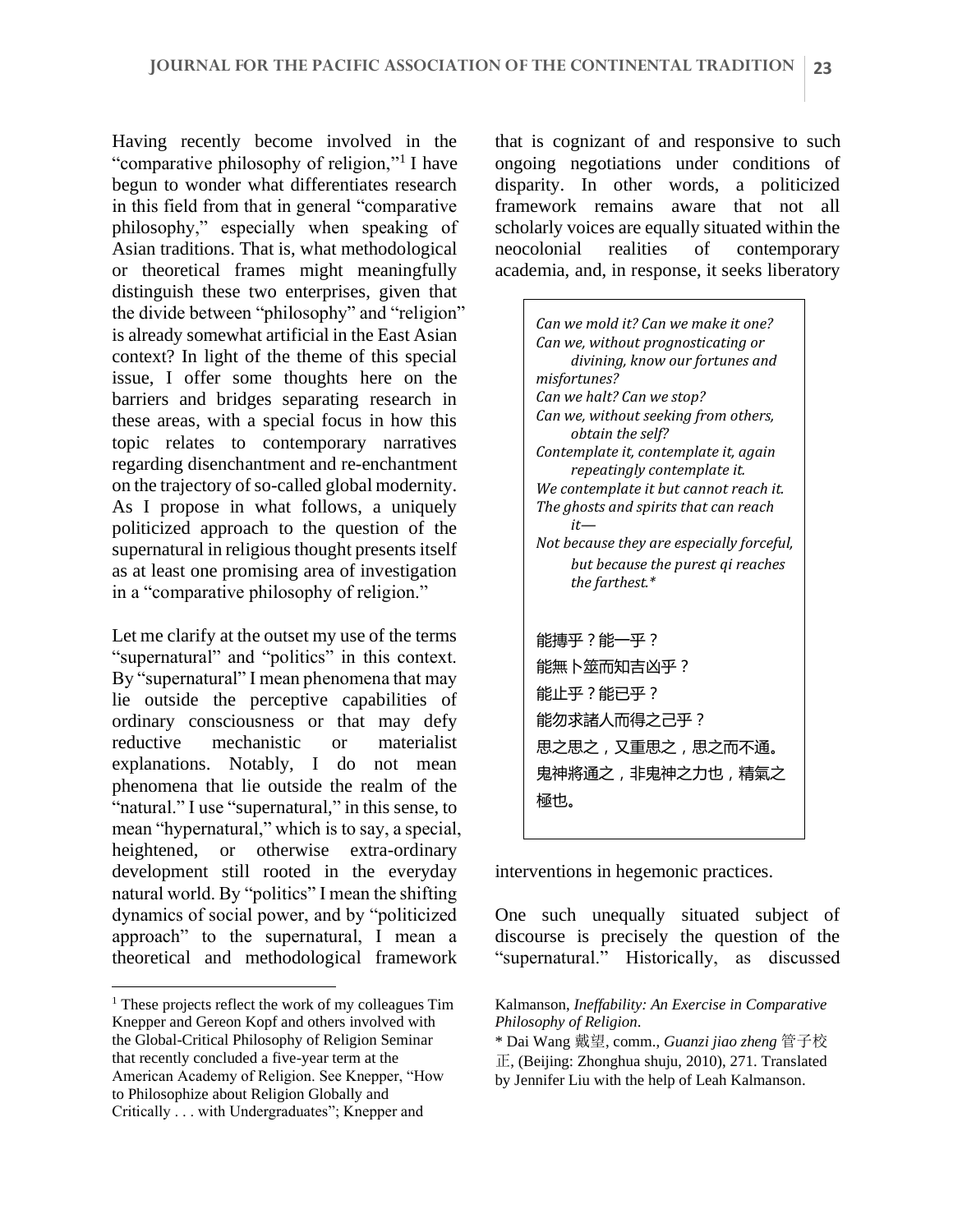below, engagement with the supernatural has been associated with a cluster of negatively flavored concepts such as superstition, irrationality, and (depending on the religion) idolatry. Today, philosophers of religion tend to take the issue of the supernatural solely as a question of epistemology: Is "belief" in supernatural entities "justified"? In search of alternatives and liberatory interventions, I follow here a politicized approach—the journey includes visits to several gods, spanning my time spent in Hawai'i for graduate school, my current position teaching and researching in Chinese philosophy, and the still-jealous God of my Jewish childhood. Throughout the journey, we find the so-called enchanted world fraught with political strife yet open to a sense of "wonder" made all the more vivid by its constitutive existential uncertainty.

## **The Politics of Disenchantment**

Broadly speaking, the historical trajectory of "disenchantment" refers to the claim that, over the course of Europe's modern period, a materialist and reductive scientific worldview took hold and erased so-called supernatural phenomena from the realm of plausibility. Accordingly, religion became disentangled from politics in the public sphere and relegated to the status of private belief. The upside (according to some) was the rapid advancement of science and technology and the spread of liberal democracy, while at least one downside was the loss of a certain sense of "wonder" regarding the mysteries of the world around us.

I am interested here in the political downsides of disenchantment, evident in the intimate collusion between science, religion, and colonialism in European history. As Jason Josephson-Storm has discussed, the word "religion" travels across cultures not alone but as part of a larger conceptual apparatus that includes religion, secularism, and superstition. On this model, the often under-theorized category of "superstition" serves to police the boundaries of both religion "proper" and the assumed rational character of secular, scientific inquiry. <sup>2</sup> Accordingly, a central point of tension is made visible when we broach the question of what differentiates the "superstitious" from the "properly" religious.

The word "religion" derives from a Latin root (*religio*), whose precise origin is unclear. In his studies of the translation of "religion" intoJapanese, Josephson-Storm says: "Regardless of its origins, in pre-Christian Roman usage, *religio* generally referred to a prohibition or an obligation."<sup>3</sup> By the fifteenth century, *religio* was used in Catholicism to refer to "the performance of ritual obligations, especially . . . to describe a state of life bound by monastic vows"; and, accordingly, "the noun 'the religious' referred to monks and nuns."<sup>4</sup> Strictly speaking, these terms are specific to European intellectual history; or, as Robert Ford Campany says: "Discourse about religions is rooted in Western language communities and in the history of Western cultures. . . . To speak of 'religions' is to demarcate things in ways that are not inevitable or immutable but, rather, are contingent on the shape of Western history, thought, and institutions. Other cultures may, and do, lack closely equivalent demarcations." <sup>5</sup> By the eighteenth and nineteenth centuries, European scholars had developed a specific way to "demarcate things"

<sup>2</sup> Josephson-Storm, "The Superstition, Secularism, and Religion Trinary."

<sup>3</sup> Josephson, *The Invention of Religion in Japan*, 17. Note, the name under which this author publishes has

changed, and I cite his work accordingly in the notes and references.

<sup>4</sup> Ibid., 16.

<sup>5</sup> Campany, "On the Very Idea of Religions (in the Modern West and in Early Medieval China)," 289.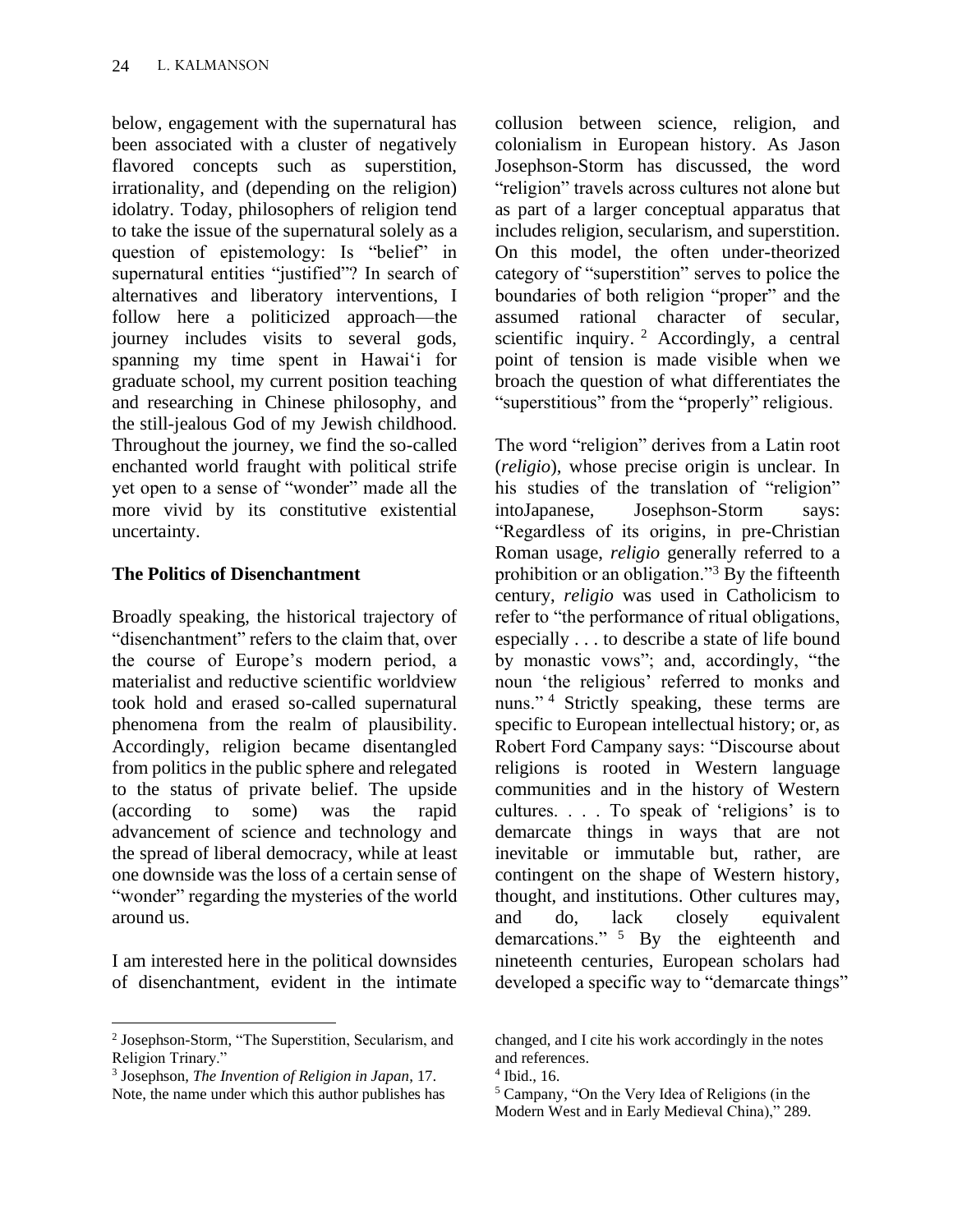within a hierarchical schema that tended to include, according to Tomoko Masuzawa's analysis, Christianity as the only true religion, Judaism and Islam as "almost Christian, or at least would-be Christians," and a multitude of so-called idolators or heathens who did not possess proper religion at all.<sup>6</sup>

In this context, European colonization was framed as a civilizing mission, which involved bestowing a key civilizational marker—i.e., proper religion—to those portrayed as languishing in the uncivilized fog of superstition and idolatry. So, when deployed as a vehicle for colonization, the rational and universal aspects of religion are emphasized. From this perspective, the one true religion— Christianity—is opposed to the superstitions of "paganism." The former is portrayed as a friend to science, progress, and other Enlightenment values; while the latter is depicted as backward, irrational, and even dangerous.

However, in the fraught history of the Enlightenment in Europe, religions in general, including Christianity, were often cast as superstitious modes of thinking in contrast to the rationality of science, philosophy, and secular humanism. This helps explain G. W. F. Hegel's comment, in *Lectures on the History of Philosophy*, that what "we call Eastern Philosophy is more properly the religious mode of thought."<sup>7</sup> Thus, he counts it as prephilosophical and includes a discussion of it only to illustrate its difference from the "true Philosophy" that develops later in Greece.<sup>8</sup> As this all shows, "philosophy" as a discipline has been caught up in the same conceptual web expressed by Josephson-Storm's trinary model of superstition, secularism, and religion.

The overall trajectory of this intellectual history reveals Europe's self-narration of its so-called progress toward humanistic secularism, where religion is not erased but often politely ignored as a vestige of more naïve times. On the one hand, in terms of dynamics internal to Europe, we might say that this turn toward secularism is an antidote to the hegemony of Christian universalism. In other words, by creating a secular public sphere and relegating religion to the realm of the private, we place a check on Christianity's collusion with colonial expansion. On the other hand, secularism itself becomes the vehicle for European cultural chauvinism on the world stage. The condescending attitude that Christianity once postured toward so-called idolators is simply extended to include all religions, placing agnosticism in general on the side of reason and science and leaving any "believers" to make peace privately with their various spiritual commitments.

## **The Politics of Re-Enchantment**

Again, in terms of dynamics internal to European and "Western" thought broadly, some recent scholars have questioned what we lose when we allow scientific materialism and secular humanism to become the dominant paradigms. The possibility for "reenchantment" marks trends in scholarship from speculative realism and object-oriented ontology to panpsychism and new animism. Overall such trends are driven by the perceived intractability of the dualistic legacy of European modernity in its approach to questions of spirit, mind, and matter.

For example, Quentin Meillassoux, in his work on speculative realism, has associated the phenomenological approach to overcoming dualism with what he calls the

<sup>6</sup> Masuzawa, *The Invention World Religions*, 49.

<sup>7</sup> Hegel, *Lectures on the History of Philosophy*, 117

<sup>8</sup> Ibid.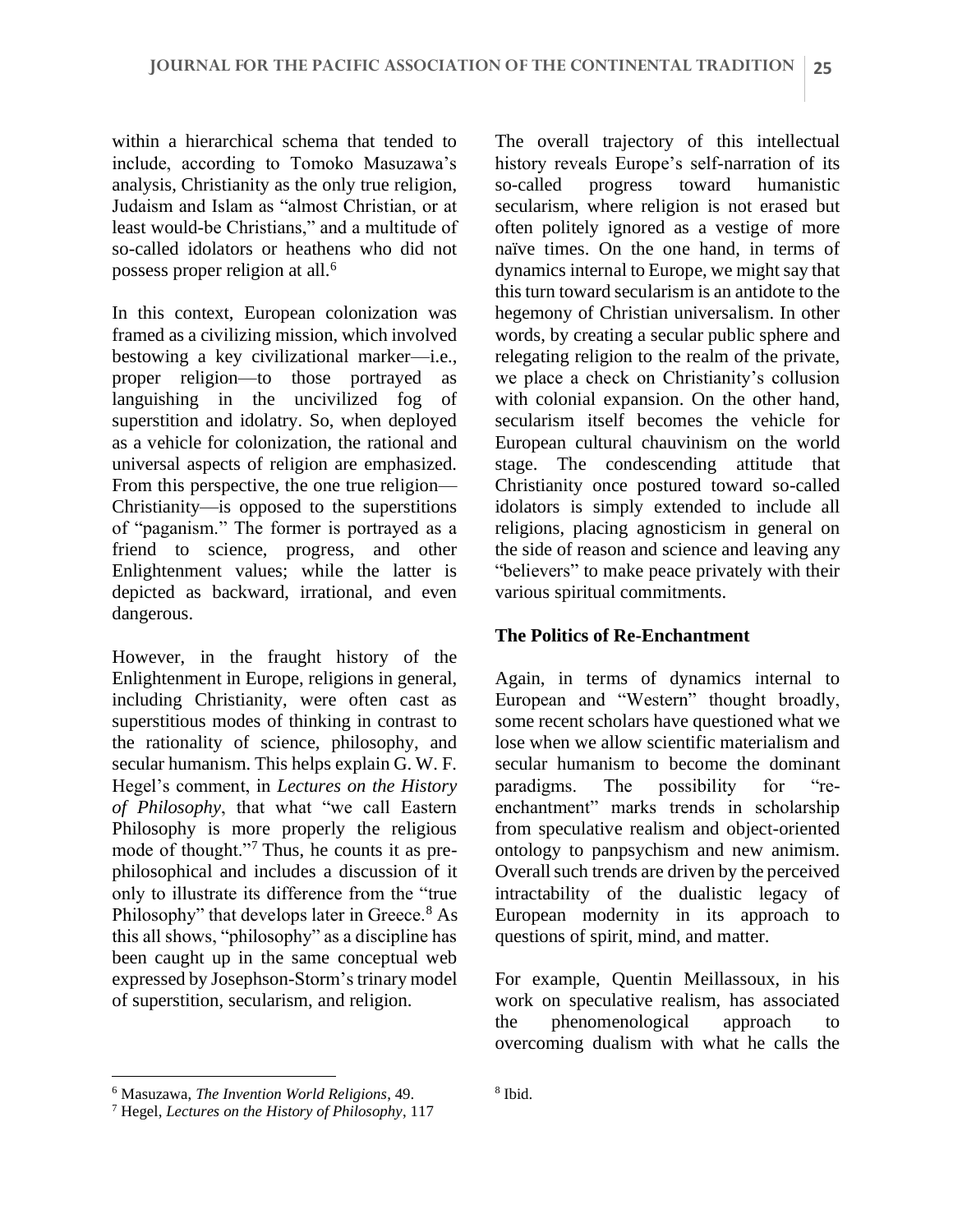problem of "correlationism." In short, as the argument goes, since at least the time of Immanuel Kant (1724–1804) and his distinction between noumena and phenomena, philosophers have accepted the thesis that our understanding of reality is correlated with our capacity for understanding, that is, with our own perceptual and cognitive abilities and limitations. Meillassoux makes the even stronger claim that philosophers (especially phenomenologists) correlate being, or existence itself, with the experience of being, which produces what "could be called a 'species solipsism', or a 'solipsism of the community', since it ratifies the impossibility of thinking any reality that would be anterior or posterior to the community of thinking beings."<sup>9</sup> As a result, we lose access to the "great outdoors" which is to say, we lose the ability to make sense of mind-independent reality. <sup>10</sup> Here, Meillassoux's speculative realism calls for a renewed investigation into the great outdoors—i.e., speculation—without returning to the assumptions of a naïve realism in which we simply have unimpeded access to what we know and perceive.

Such speculative trends have led to a renewed interest in panpsychism as a philosophical position. As Steven Shaviro says, in *The Universe of Things*, "When we step outside of the correlationist circle, we are faced with a choice between panpsychism on the one hand or eliminativism on the other."<sup>11</sup> That is, either we accept the nihilistic elimination of all the qualities that the mind apparently endows on experience (values, morals, meaning, and so forth), or instead we challenge the presumed dualism between the psychical and physical. Shaviro, for his part, sides with panpsychism and argues convincingly that many of the speculative realists' concerns can be addressed

through the existing philosophies of A. N. Whitehead (1861–1947) and William James  $(1842-1910)$ . <sup>12</sup> Shaviro's openness to panpsychism is echoed by others in the related fields of object-oriented ontology and socalled new materialisms. For example, Jane Bennett proposes the theory of "vital materiality" as a direct antidote to the disenchanted view that matter is supposedly inert and thus fundamentally devoid of the agentic vitality that marks biological and sentient life. She suggests that we might hesitantly indulge in anthropomorphism—that is, to allow ourselves to believe in the sentience of material things—as a way to overcome the old habits of modernity and its dualisms.<sup>13</sup>

Although I am interested in these trends toward panpsychism and animism, I have concerns about how the philosophical details are enumerated, not necessarily in a technical philosophy such as Whitehead's but in applied fields such as environmentalism, deep ecology, and ecofeminism. Consider, for example, the environmental philosopher Freya Mathews and her influential 2003 work *For Love of Matter: A Contemporary Panpsychism*. She takes the nondualist implications of panpsychism to indicate that "the universe may be conceived as a unified, though internally differentiated and dynamic, expanding plenum" that is "necessarily selfactualizing."<sup>14</sup> As such, it is a "cosmic self" or unified field of subjectivity that is "logically prior" to individuated entities, much like primary qualities are logically prior to secondary ones.<sup>15</sup> She explains: "For under its extensional aspect, the universe is differentiated into local modes, some of which may be capable of experiencing themselves as relatively distinct unities, or centers of

<sup>9</sup> Meillassoux, *After Finitude*, 50.

 $10$  Ibid.

<sup>11</sup> Shaviro, *The Universe of Things*, 83.

<sup>12</sup> Ibid., 78.

<sup>13</sup> Bennett, *Vibrant Matter*, 120

<sup>14</sup> Mathews, *For Love of Matter*, 47.

<sup>15</sup> Ibid., 48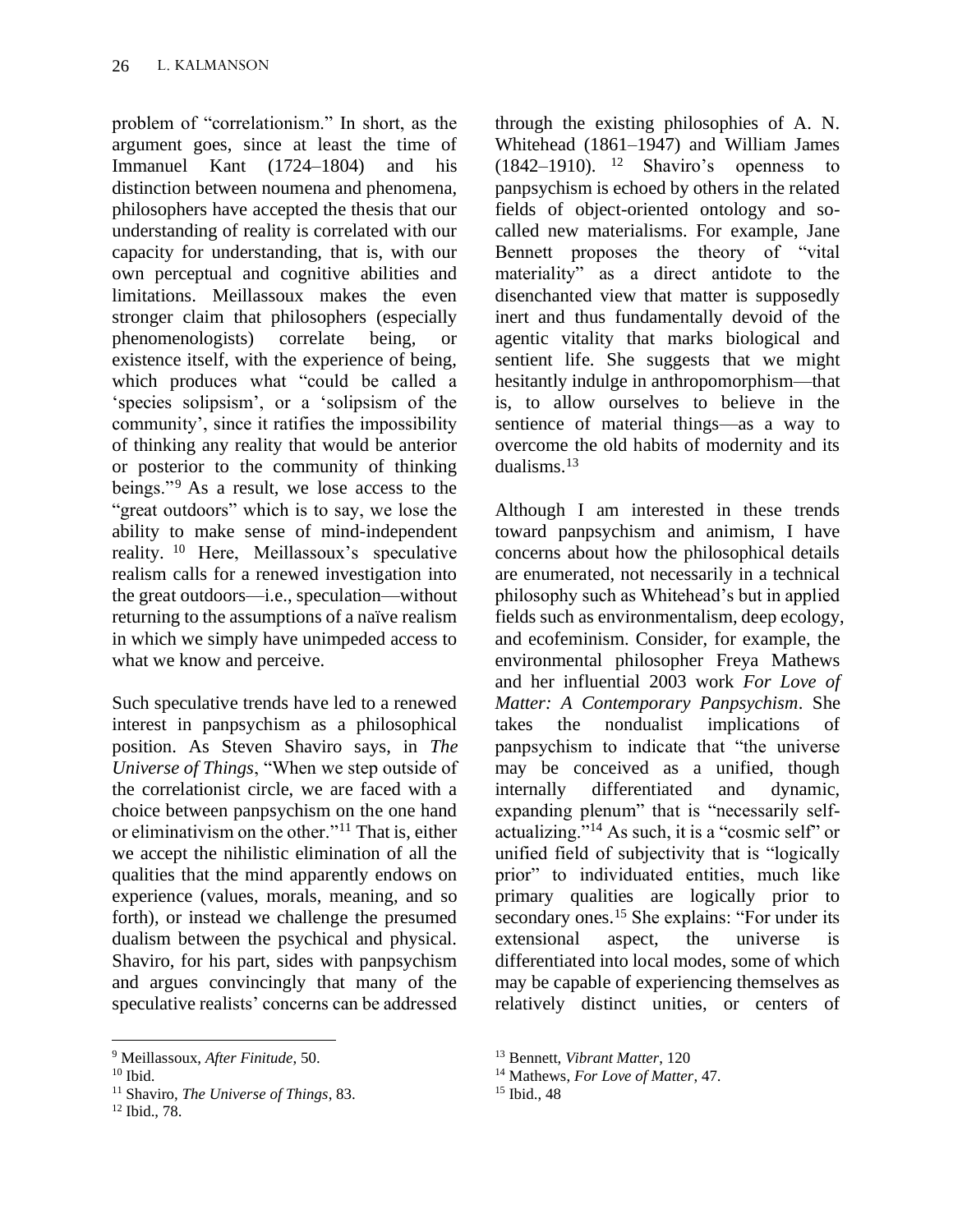subjectivity, separated out from the greater whole."<sup>16</sup> These "*secondary* subjects" can be viewed as "distinct individuals, even while it is understood that such individuals are still ultimately continuous with the primal, indivisible whole."<sup>17</sup>

She further explains the self-interest of secondary subjects on a model of ecological balance, claiming that "True, inter-species relations are typically, in undisturbed ecosystems, mutually sustaining at the level of populations. . . . Predation and parasitism are thus, in intact ecosystems, generally finely tuned forms of environmental 'management.'"<sup>18</sup> She then extends this thesis in comparative terms: "Such a happy prearranged, basically ecological harmony between the desires of the Many and those of the One may be taken to constitute what might be called, after the Chinese notion of the Tao, the 'Way' of the One and the Many."<sup>19</sup> I will return later to the ways that Chinese philosophy may complicate this picture. Before that, I want to explore the implications of rendering all entities as secondary qualities of a primary whole, especially as this is offered to us as one trajectory toward so-called reenchantment. Note that Mathews's above approach to the supernatural is markedly *depoliticized*: all apparent power imbalances, such as that between predator and prey or parasite and host, are in fact harmonious when viewed from the larger perspective of the cosmic self. It is precisely this "happy prearrangement" of harmony via holistic

panpsychism that I am prompted to question within a more politicized framework.

#### **A Visit to the Local Gods**

My reflections center on an example from the Hawaiian tradition. I spent eight years in Honolulu as a graduate student in the philosophy department at the University of Hawai'i at Mānoa. As a transplant from the state of Georgia, I had relocated from the crucible of the racially divided South, where I grew up, to the vividly neocolonial reality of present-day Hawai'i. The example I relate here concerns a specific interaction between university scientists, local farmers, political activists, and others over the patenting of a strain of taro plant, or, in the Hawaiian language, kalo.

In Hawaiian cosmology, genealogy connects the indigenous people (Kānaka Maoli or ʻŌiwi Maoli<sup>20</sup>) to the land, as documented in records such as the Kumulipo and others.  $21$  The historian Lilikalā Kame'eleihiwa recounts the lineage of Wākea and Papa, the "sky-father" and "earth-mother," who birthed the islands of Hawaiʻi and Maui as well as a human child: "According to tradition, their first human offspring was a daughter, Ho'ohōkūkalani (to generate stars in the sky), who matured into a great beauty."<sup>22</sup> As a result, "a desire for his daughter welled up in Wākea, but he hoped to gratify his desire without his sister and *wahine* (woman, or wife) knowing of it." <sup>23</sup> Nonetheless Ho'ohōkūkalani eventually told her mother of the affair, prompting Papa to

<sup>16</sup> Ibid., 50.

<sup>17</sup> Ibid., 50.

<sup>18</sup> Ibid., 57.

<sup>19</sup> Ibid., 64.

<sup>&</sup>lt;sup>20</sup> The latter, less commonly used term is suggested by Kanalu Young in *Rethinking the Native Hawaiian Past*, xi. It is the term used by Julia Morgan in her research on the kalo patents, which I cite below.

<sup>21</sup> I follow McDougall, "Mo'okū'auhua versus Colonial Entitlement in English Translations of the Kumulipo," in not italicizing this title (777, n.1); and

Teves, "We're All Hawaiians Now," in not italicizing other Hawaiian terms (such as kalo) (2, n.4).

<sup>22</sup> Kame'eleihiwa, *Native Land and Foreign Desires* (digital edition), Chapter 2, section "Wākea and Papa: The Beginning of Hawaiian Time."

 $23$  Ibid.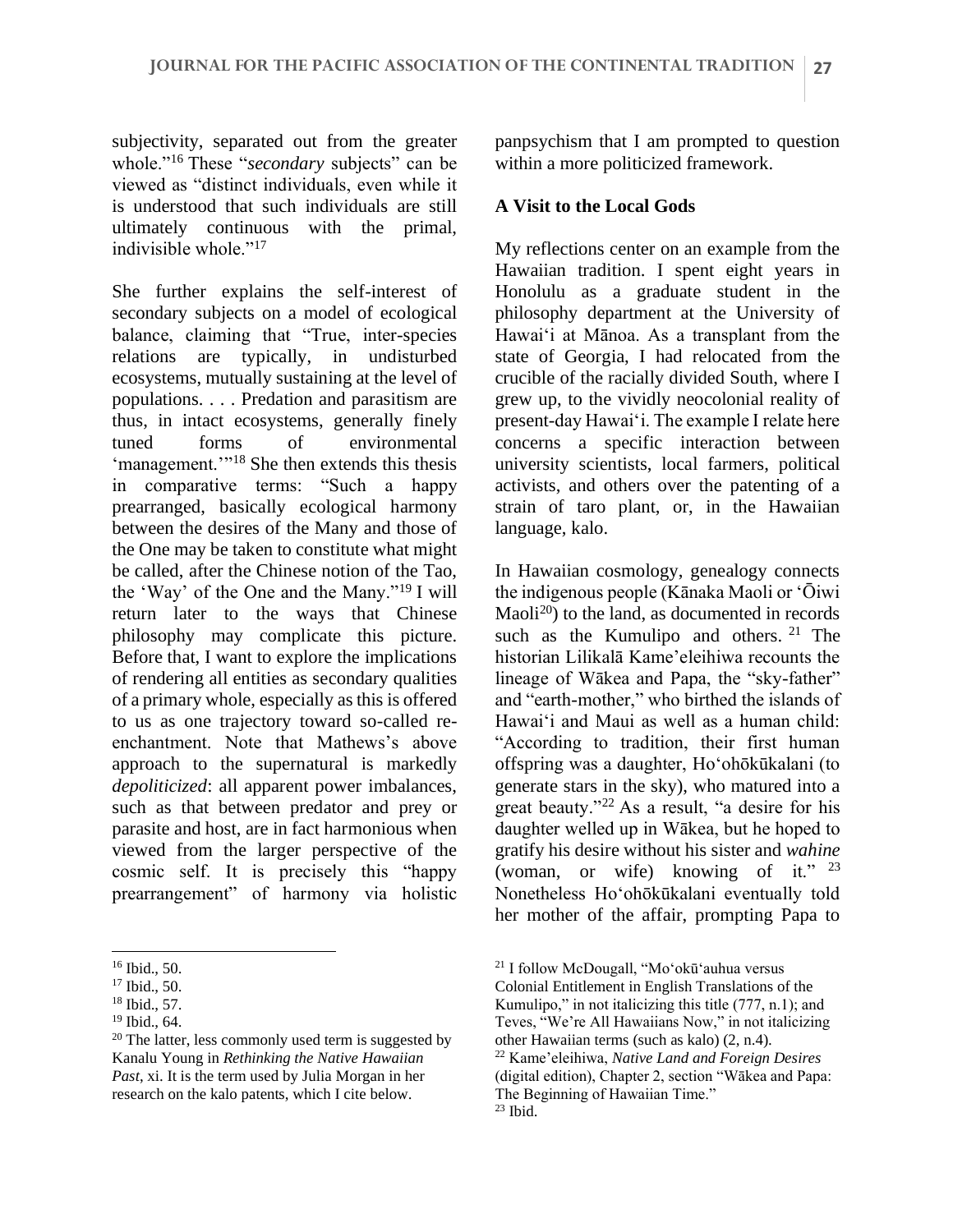leave Wākea in anger for other lovers (although Papa later reconciled with him to bear the islands of Kaua'i, Ni'ihau, Lehua, and Ka'ula). But it is from the affair of Wākea and Ho'ohōkūkalani that the Hawaiian people descend:

The first child of Wākea and Ho'ohōkūkalani was an unformed foetus, born prematurely; they named him Hāloanaka (quivering long stalk). They buried Hāloa-naka in the earth, and from that spot grew the first *kalo* plant. The second child, named Hāloa in honor of his elder brother, was the first Hawaiian *Ali'i Nui* and became the ancestor of all the Hawaiian people. Thus the *kalo* plant, which was the main staple of the people of old, is also the elder brother of the Hawaiian race, and as such deserves great respect.<sup>24</sup>

To this day, kalo remains central in many aspects of Hawaiian thought and practice. It is also an important crop in Hawai'i both for local consumption and for export.

However, in recent decades, so-called modern farming methods have moved away from traditional practices that once preserved the genetic diversity of numerous kalo varieties, resulting in plants now vulnerable to a type of blight. In the early 2000s, researchers at the University of Hawai'i produced genetically modified strains resistant to the blight and, as is common practice, patented them. In response to a 2002 legal dispute over the status of these patented strains, one local farmer rejected the university's right to ownership, because "(f)rom a Hawaiian perspective, any *kalo* is our ancestor."<sup>25</sup>

In a statement intended to acquiesce to Kānaka Maoli concerns, the university's Vice Chancellor for Research and Graduate Education, Gary K. Ostrander, said: "Taro is unique to the Hawaiian people in that it represents the embodiment of their sacred ancestor. As such, it is appropriate to make an exception to our standard policy of holding all patents."<sup>26</sup> Here, in Ostrander's statement, we see a version of a narrative of "disenchantment." The Kānaka Maoli recognize, contend with, and adjudicate on behalf of their living ancestor the kalo, whereas Ostrander portrays the kalo as a symbolic representation of the sacred. But, as Julia Morgan makes clear in her study of these legal disputes, Kānaka Maoli did not oppose the patent because the kalo symbolizes a Hawaiian ancestor, or because it is a metaphor for Hawaiian heritage, or according to any other description that might downplay the agency of the kalo itself in this argument: "Simply, ʻŌiwi Maoli opposed the patents because a relative cannot be owned."<sup>27</sup>

How are we to address this mismatch of worldviews? If we restrict our discourse to exclude the supernatural altogether—i.e., the fully "disenchanted" view—then we simply fail to take the Kānaka Maoli perspective seriously, at least not on this issue. However, so far, our only option for "re-enchantment" has been an inclusive panpsychism. If we consider the supernatural generically, in the sense of general spiritual-material nondualism, then we render Hāloa one specific manifestation, as it were, of "something greater," perhaps a greater "cosmic self." But then we lose the specificity of Hawaiian cosmology and cosmogony. We lose the sense in which Hāloa is an elder brother within one

 $^{24}$  Ibid.

<sup>25</sup> Jacobs, "Kalo is More Than a Native Hawaiian Plant." <sup>26</sup> Ibid.

<sup>27</sup> Morgan, "Mālama 'Āina, Kalo, and Ho'opili:

Growing a Third-Way Environmental Relationship," 231.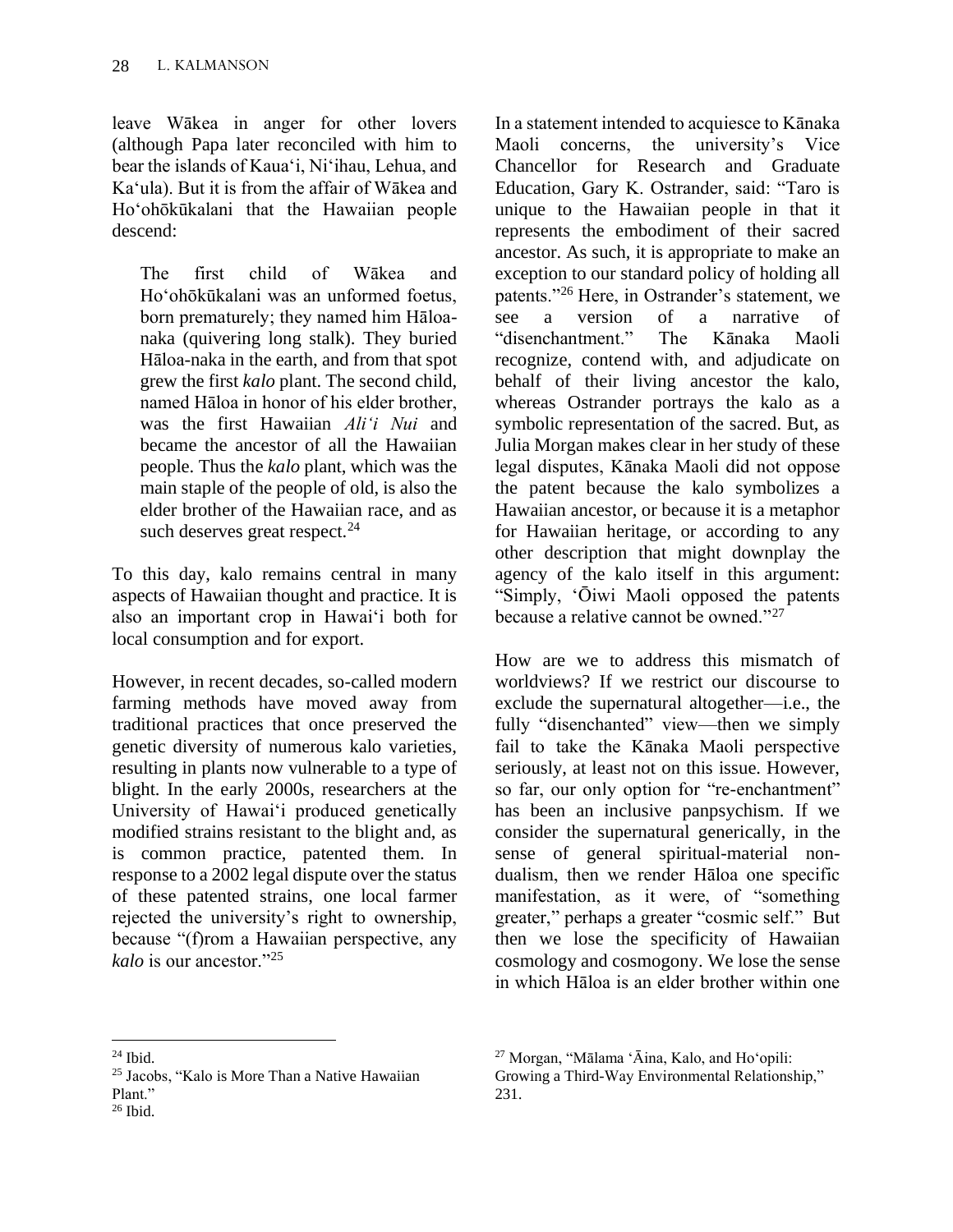particular family.<sup>28</sup> We miss the entire point, as it were, of the genealogical narrative.

I suggest that, for philosophers to avoid either condescending toward the Hawaiians or subsuming Hawaiian cosmology within a general spiritual holism, they must make the specificity and locality of the supernatural visible as a subject of philosophical discussion. This, I take it, is one topic that might fall under the purview of a comparative philosophy of religion.

On that note, it bears pointing out that Wākea and Papa appear midway in the full Hawaiian genealogical cosmogony. They may be the ancestors of the Kānaka Maoli, but they are preceded by a lineage of powerful entities extending back into the distant past. There are divergent accounts, but at least some cosmogonies hold that the first such powers emerged from a primordial chaos through their own dynamism.<sup>29</sup> An early English version of the Kumulipo was translated by Queen Lili'uokalani (1838–1917) during her imprisonment at Iolani Palace prior to her forced abdication to American rule. In her rendition, the first verse begins:

At the time that turned the heat of the earth, At the time when the heavens turned and changed,

At the time when the light of the sun was subdued

To cause light to break forth,

At the time of the night of Makalii (winter) Then began the slime which established the earth,

"Cosmogonic Genealogies of Hawaii."

The source of deepest darkness.<sup>30</sup>

Contemporary commentator Jordan Kalani Harden contrasts this genealogical narrative with "monotheistic theories of creationism." noting that the "[Kumulipo] cosmogony does not explain the creation of these 'heavens,' nor that of the planets that it subsequently mentions."<sup>31</sup> Instead, the text emphasizes "a generative spirit, or element, as the primary source of creation." <sup>32</sup> As the Kumulipo continues, from this generative force comes the "slime" that establishes the earth, then the night, and then, in the second verse, two gendered entities:

Kumulipo was born in the night, a male. Poele was born in the night, a female.<sup>33</sup>

Jordan characterizes these not as personified deities but "generative, cosmological energies."<sup>34</sup> Following these, the text begins a lengthy genealogy of plants and animals:

A coral insect was born, from which was born perforated coral.

The earth worm was born, which gathered earth into mounds.<sup>35</sup>

Jordan notes the ontological parity of all such phenomena to emerge through the generative energies of the early cosmos: "this designation places various creations as equal to one another, each emerging from the same

<sup>28</sup> For an extended study of the issues of indigeneity, diversity, and multiculturalism in the Hawaiian context, see Teves, "We're All Hawaiians Now: Kanaka Maoli Performance and the Politics of Aloha."  $29$  For an in-depth study, see Warren, "Theorizing Pō: Embodied Cosmogony and Polynesian National Narratives." See also Dorothy B. Barrère,

<sup>30</sup> Lili'uokalani, trans., *The Kumulipo*, 1.

<sup>&</sup>lt;sup>31</sup> Harden, "Understanding Native Hawaiian Land Relations through Kānaka Maoli Literature," 27.

<sup>32</sup> Ibid., 27–28.

<sup>33</sup> Lili'uokalani, trans., *The Kumulipo*, 2.

<sup>34</sup> Harden, "Understanding Native Hawaiian Land

Relations through Kānaka Maoli Literature," 28.

<sup>35</sup> Lili'uokalani, trans., *The Kumulipo*, 2.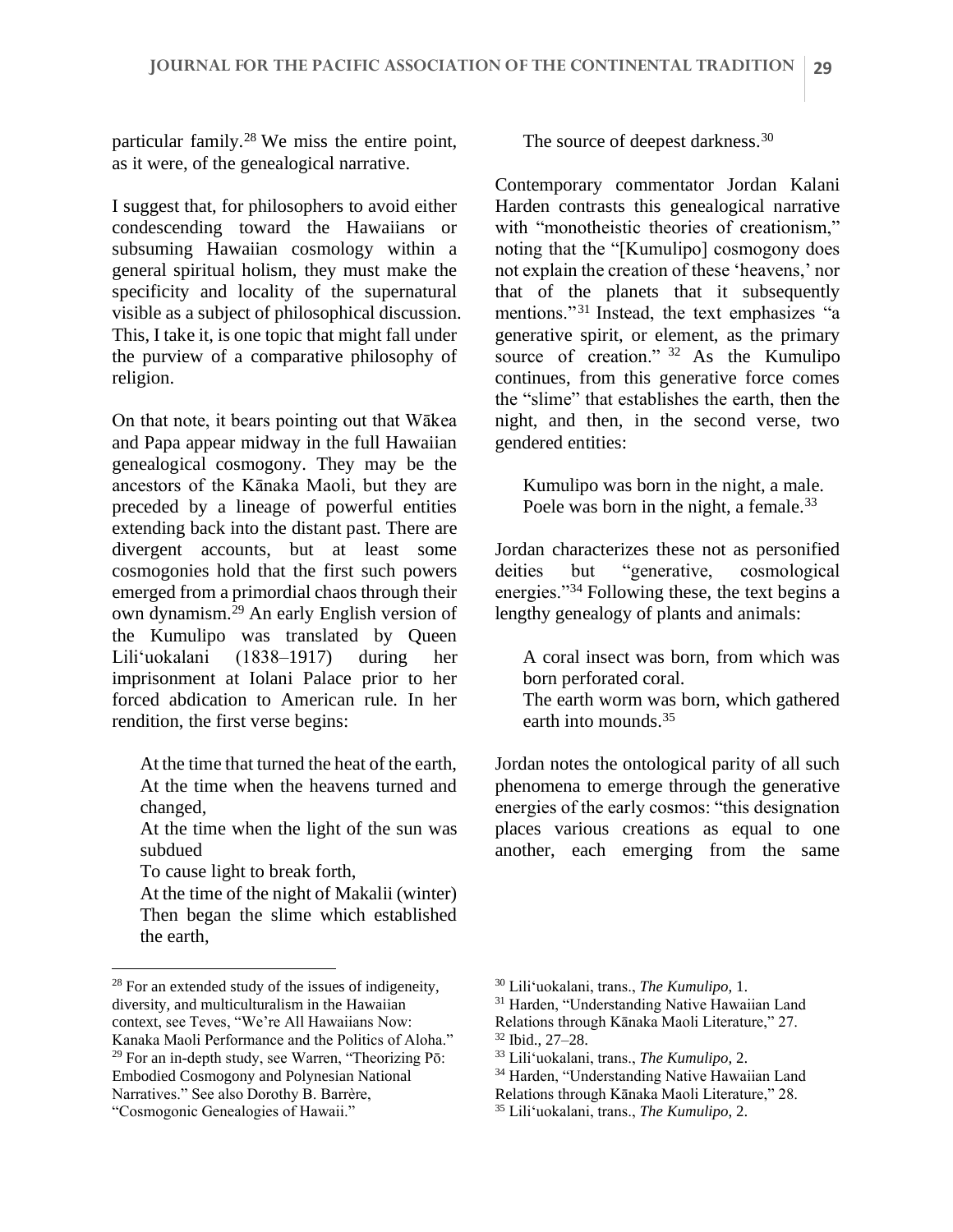generative source, and none marked as favored by its creator."<sup>36</sup>

Again, thinking through the work of a possible comparative philosophy of religion, we can make the initial observation that some cosmogonic narratives allow for radical diversity or even incommensurability across different phenomena and systems; while others, by various means, reduce diversity to sameness. Consider three options:

(1) We might begin with the familiar Aristotelian-flavored monotheistic theologies of Islam, Judaism, and Christianity, which hold that a necessary, independent, and self-caused supreme being must be responsible for the existence of creation. We can call this a cosmogonic narrative of "transcendence."

(2) We might next return to the position of panpsychism mentioned earlier, which rejects the apparent divide between the transcendent and the immanent, the spiritual and the material, mind and matter. In this position's overt emphasis on overcoming dualisms, we earlier saw a tendency toward holism, rendering individually existing things as manifestations of an underlying reality or avatars of a greater whole. The cosmogonic narrative that corresponds to this holistic interpretation of panpsychism can be called one of "manifestation."

(3) Finally, we can consider the cosmogonic narrative of "emergence," in which existence as we know it emerges through its own dynamism or produces emergent phenomena through various generative processes. This allows for the possibility that structured existence emerges from chaos, that being emerges

from non-being, or that some manner of existence has simply always existed, in various states of organization and dissolution.

We will turn to some of the options under the third narrative in the next section. For now, note simply that the narrative of emergence is the one best suited to account for what we might call, in today's language, "religious diversity," especially if we mean a narrative that can engage Kānaka Maoli cosmogony. In the first case, the narrative of transcendence tends to accord to itself an absolute sense of truth, and hence is less able to tolerate competing narrative models. In the second case, the narrative of manifestation, although egalitarian at first glance, renders all "local deities" as various manifestations or avatars of a greater whole, or holds that some underlying generic reality has manifested in a specific form, and thus ultimately it inscribes otherness as sameness.

But an emergent deity is truly a unique production. It is its own force to be reckoned with, on its own terms. Unlike those who are all brothers in Christ, we are *not* all brothers with Hāloa. And unlike those who claim oneness with the cosmic self, we are *not* all one with Hāloa. When I lived in Hawai'i I was, at best, a *guest* in Hāloa's house. But I could claim no direct kinship, neither through narratives of transcendence nor of manifestation. My relationship with Hāloa was, in short, not religious but political. As I propose here, the narrative of emergence retains the political dimension of the supernatural, where unequally situated forces engage each other in conditions of uncertainty and under the weight of real consequences.

<sup>36</sup> Harden, "Understanding Native Hawaiian Land Relations through Kānaka Maoli Literature," 27.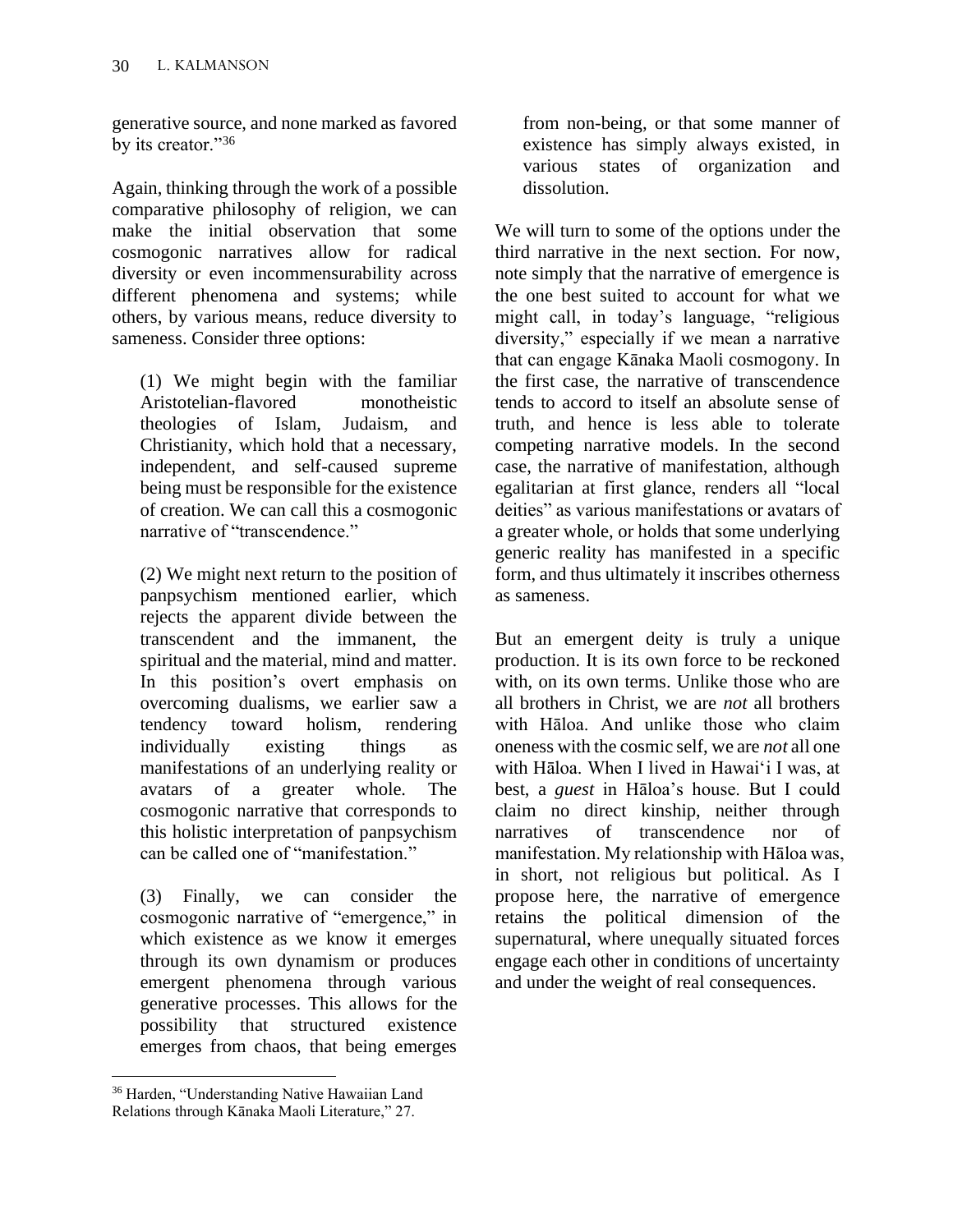## **The Politics of Cosmogonic Emergence in Chinese Thought**

We turn now to various versions of emergent cosmogonies in Chinese thought, with an eye toward the political disagreements that underly seemingly obscure cosmological or metaphysical points. In line with my continuing theme, I suggest that it is because Chinese theories overall privilege emergentist narratives that the political dimensions remain front and center.

One of the most well-known Chinese accounts of spontaneous cosmic emergence comes from the 25th chapter of the *Laozi* 老 子 (or *Daodejing* 道德經), where we are told that something unformed (*hun* 混) yet complete (*cheng* 成) emerged (*sheng* 生) before the cosmos and the earth.<sup>37</sup> The text asserts that it is the mother of all things and calls it "way" or "way-making" (*dao* 道). Humans follow the way of the earth, the earth follows the cosmos. and the cosmos follows *dao*. But what does *dao* follow? Chapter 25 tells us only that *dao* is "spontaneously so" (*ziran* 自然).<sup>38</sup> Chapter 4 informs us that it existed even before the gods (*di* 帝).

Most Chinese cosmogonic narratives follow a similar pattern: First there comes a primal state described variously as formless, undifferentiated, chaotic, or void; next there spontaneously emerges the initial distinction into the polar forces of *yin* 陰 and *yang* 陽; and

then, from the increasingly complex interactions of *yin* and *yang* arise the myriad things of the cosmos as we know it. In other words, the polarity quickly becomes a multiplicity due to the recursive behavior of these generative forces by which newly emergent phenomena interact with existing phenomena in layers of escalating complexity. Continuing in the *Laozi*, chapter 42 recounts this cosmogonic progression succinctly: "*Dao* births one, one births two, two birth three, and three birth the myriad things" 道生一,一生 二,二生三,三生萬物. The "one" here could be associated with a term *taiyi* 太一 or "Supreme Unity," which was personified and worshipped as a divinity in the Warring States period and Han dynasty. <sup>39</sup> It could also be associated with "primal *qi*" (*yuanqi* 元氣), an undifferentiated state of the primordial material that differentiates and develops to give rise to existence as we know it. The central term *qi* has been translated into English variously as "vital stuff," "psychophysical stuff," and "lively material."<sup>40</sup> It is the matterenergy matrix that accounts for all that exists, whether we mean what is condensed and palpable, as in physical objects, or what is dispersed and ethereal, as in the mental energies of human thoughts and feelings. In most Chinese cosmogonies, the behavioral tendencies of *qi* play a crucial role.

The "two" of chapter 42 refers to the polar forces of *yin* 陰 and *yang* 陽, where *yin* refers to forces that settle and sink, that are dark and heavy, and that tend to condense; and *yang*

<sup>37</sup> My translations from the *Daodejing* at *Chinese Text Project* online database, which I refer to for several primary sources throughout the essay. Developed by Donald Sturgeon, this open-access library is the largest online repository of classical and literary Chineselanguage texts and is cross-referenced with multiple established concordances

<sup>(</sup>https://ctext.org/tools/concordance). That said, the *Chinese Text Project* would not be the first choice for sinologists or others engaged in advanced philological

or linguistic work, who would choose to cite a concordance directly. For my purposes here, the Chinese Text Project suffices to provide access to primary sources.

<sup>38</sup> For this turn of phrase, see the translation by Ames and Hall.

<sup>39</sup> Puett, *To Become a God*, 160–62.

<sup>40</sup> E.g., Angle and Tiwald, Neo-Confucianism; Gardner, *Learning to Be a Sage*; Ivanhoe, *Three Streams*.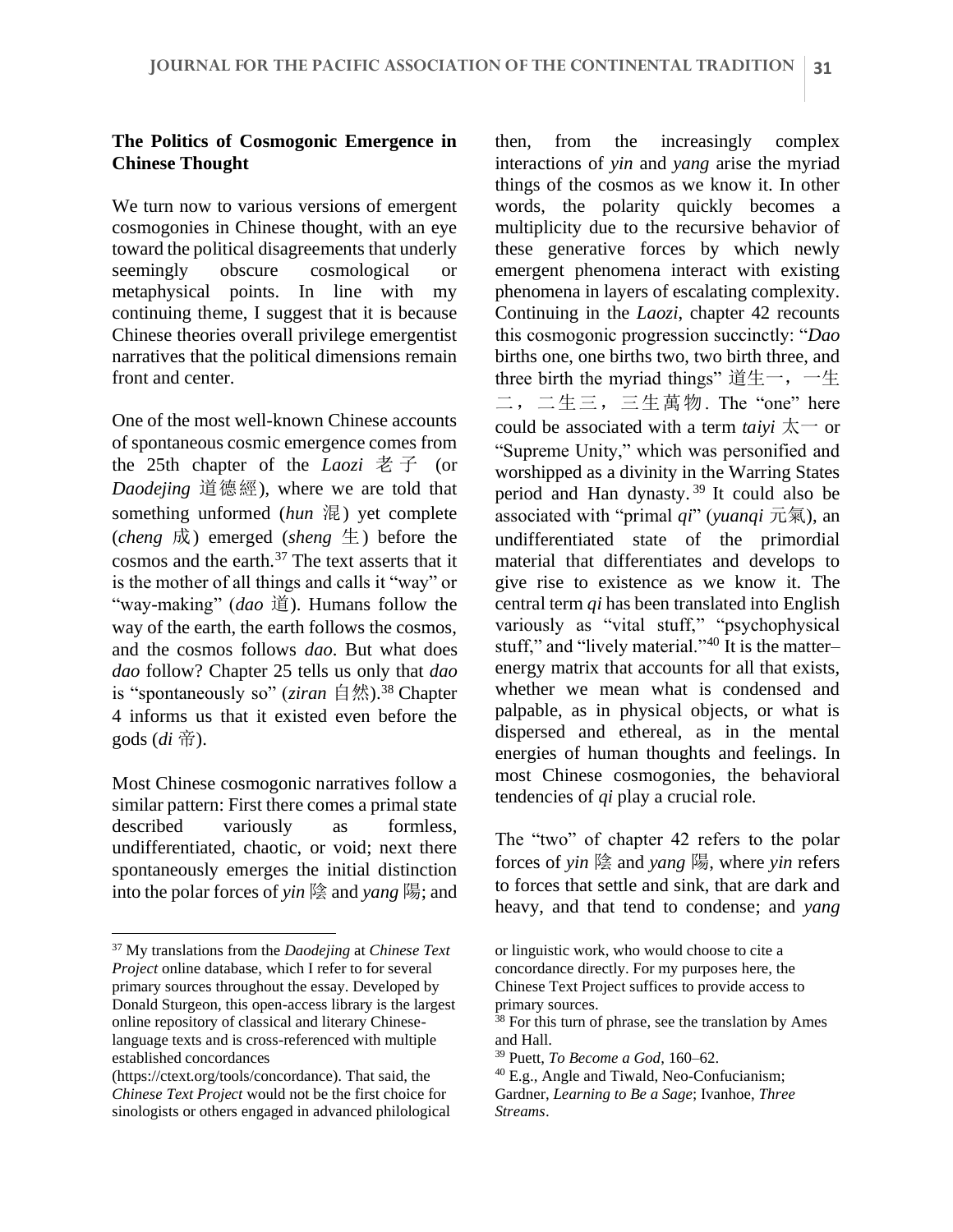refers to forces that rise or flow, that are clear and light, and that tend to disperse. No single phenomenon is *yin* or *yang* on its own but only in relation to other phenomena in specific contexts. This accounts for the so-called correlative cosmology often associated with Chinese philosophical and metaphysical theories.<sup>41</sup>

We should pause here to note that it would be awkward to describe *yin* and *yang* as "manifestations" of primal *qi*. The primal *qi* is, in one way or another, altered by the emergence of this polarity. Some strands of Chinese thought portray this as a transition from chaos to structure, while others portray it as the disturbance of a once-pristine tranquility. But, either way, the emergence of the *yinyang* polarity marks the onset of new conditions, not the manifestation of generic primal *qi* into two specific forms. We cannot capture the relation of *yuanqi* to *yin* and *yang* through a logic of either genus and species or primary and secondary qualities.



Continuing along the emergent cosmogonic narrative, there is usually at least one intermediary stage named between *yin* and *yang* and the "myriad things," or the diverse reality that we inhabit. In chapter 42, the intermediary "three" is likely a reference to the trinary relation of cosmos (*tian* 天), earth (*di*  $#$ ), and humans (*ren*  $\lambda$ ), whose proper alignment was seen as central to attaining and maintaining cosmic harmony. In other areas, such as medicine or agriculture, texts might refer instead to the transition from *yinyang* to the five phases (*wuxing*  $\overline{A}$  $\overline{A}$ ) of water, fire, wood, metal, and earth, which constitute a schematic according to which certain correspondences can be mapped between phenomena of similar structures or constitutions in what has been described as "correlative thinking."<sup>42</sup>

Another cosmogonic narrative is found in the *Yijing* 易 經 or *Book of Changes*, one of China's traditional Five Classics, which gives us yet another take on the source of emergent phenomena and the intermediary stage between polarity and multiplicity. This text has been more influential in China's dominant tradition of "Confucianism" or, to use the alternative word I prefer, Ruism. The latter reflects Chinese names for this tradition, such as *rujia* 儒家 ("scholarly lineage") and *ruxue* 儒 學 ("scholarly study"). Compared to Daoism and Buddhism, perhaps Ruism is the most difficult to categorize in terms of either "philosophy" or "religion."

As stated in an early companion commentary to the *Yijing*, the text is a vehicle for the same primal cosmological progression that birthed the universe:

The *Book of Changes* contains the Great Ultimate; the Great Ultimate brings forth the two polar forces; the two polar forces bring forth the four images; and the four images bring forth the eight trigrams. These eight establish good fortune and misfortune. From fortune and misfortune come forth the great affairs [of life]."

<sup>41</sup> Puett, *To Become a God*, 146.

<sup>&</sup>lt;sup>42</sup> See ibid., especially the fourth chapter, for a discussion of the history of the use of this term by

scholars such as Marcel Granet and Claude Lévi-Strauss.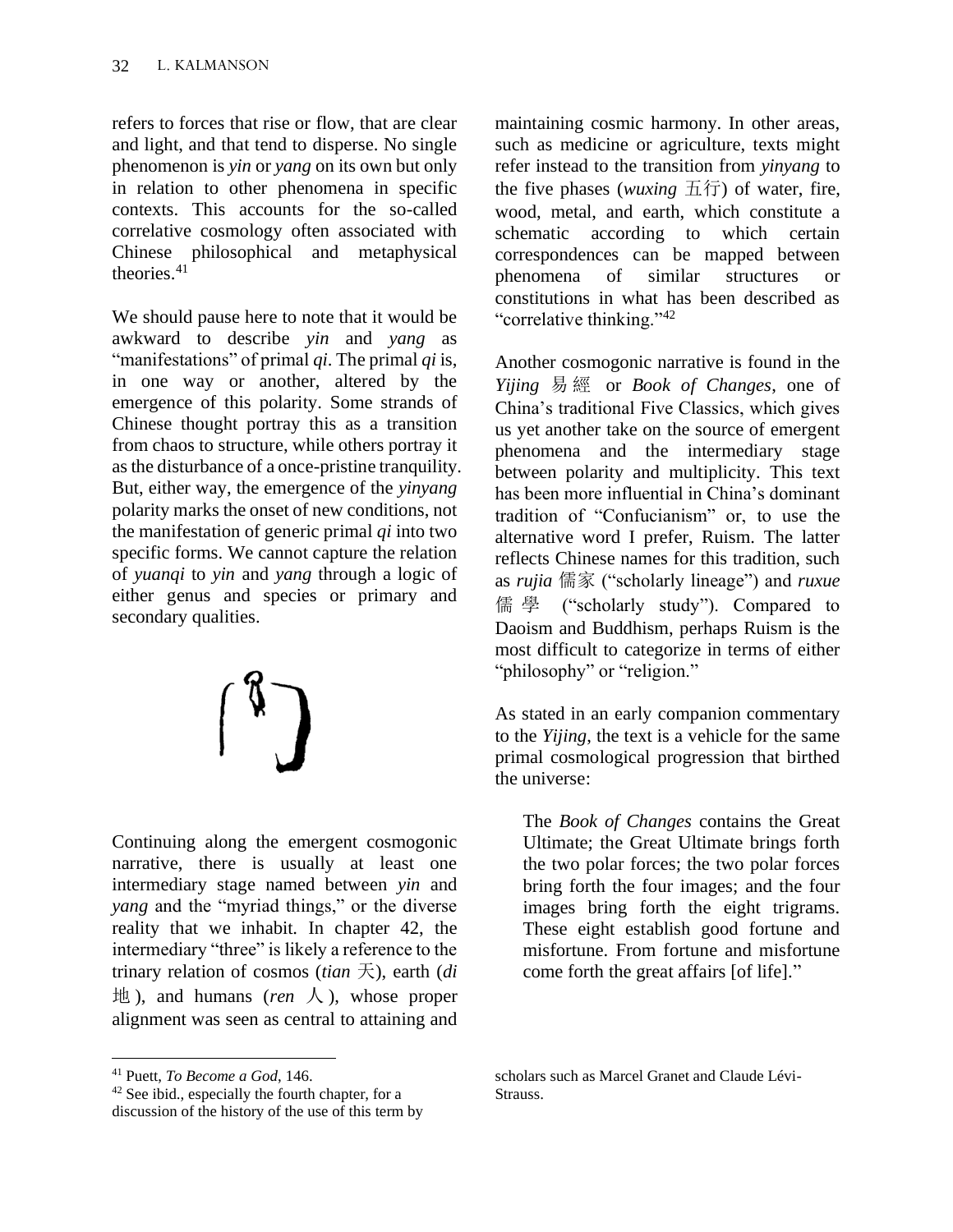是故,易有太極,是生兩儀,兩儀生四 象,四象生八卦,八卦定吉凶,吉凶生 大業. 43

Despite a common cosmological pattern across the *Laozi* and *Yijing*—from one, to two, to the myriad things—later Ruist and Daoist interpreters disagreed about the details. And, although it is not always immediately evident to readers today, these disagreements often had a political dimension.

In particular, in the Song dynasty (960–1279), as part of what is called in English "Neo-Confucianism," Ruists launched critiques claiming that Buddhism's philosophical emphasis on emptiness fostered quietism, emotional detachment, nihilism, and moral relativism. Often these critiques were extended to Daoist thought, as well, which even since the early days of the reception of the dharma in China had been seen as similar to Buddhism. Like Buddhism, Daoism emphasizes the relativity of certain values and social norms, criticizes greed and desire, advocates for a measure of detachment from life's vicissitudes, and, relevant to our discussion here, speaks of *dao* as vacuous (*xu* 虛) or empty (*wu* 無) (e.g., chapters 5, 11, and 42, among others). Often Daoist vocabulary was enlisted to translate Sanskrit terms such as *śūnatā* or "emptiness" over the course of the reception of Buddhism in China.

However, contemporary scholar JeeLoo Liu asserts that "in both classical Daoist and Neo-Confucian conceptions, there was no primordial absolute nothingness," <sup>44</sup> meaning that overt theorizing about nothingness or emptiness was a contribution of Buddhist sources in particular. Liu provides strong textual and etymological evidence to show that, in early Daoist texts, apparent references to nothingness or emptiness are in fact references to formlessness, which is to say, primordial formless *qi*. As a result, she asserts, both early Ruists and early Daoists share the same basic *qi*-based cosmology in which utter nothingness is not a plausible metaphysical possibility. Accordingly, she argues that many Song-era Ruist critics of Daoism were often making a political or moral point about Daoist passivity; that is, they were mostly worried about the perceived abnegation of social responsibilities, not the status of nothingness in a metaphysical theory.

In particular, debates arose in the Song over the nature of the "Great Ultimate" (*taiji* 太極), mentioned in the *Yijing* passage quoted above, as interpreted by Zhou Dunyi 周敦頤 (1017– 1073), a Ruist thinker deeply engaged with both Daoist and Buddhist sources. As Liu discusses, Zhou's prominent use of the Daoist term *wuji* 無極 in his cosmological theories sets off many later debates over the question of emptiness and its role in Ruist thought.<sup>45</sup> The first character 無 (*wu*) can mean "empty of" or "lacking," and we saw it earlier associated with the Daoist idea of voidness. The second character 極 (*ji*) means "ultimate," "extreme," or "utmost." In Zhou's explanation of the diagram of the Great Ultimate (*taijitu* 太極圖), he begins with the ambiguous inscription *wuji er taiji* 無極而太極, which might be read as "*wuji* then *taiji*" or "*wuji* and also *taiji*." <sup>46</sup>

<sup>43</sup> My translation from the *Yijing*, *Xici shang* 繫辭上,

<sup>11,</sup> at *Chinese Text Project* online database. The "four images" refer to four possible pairings of *yin* and *yang*. <sup>44</sup> Liu, "Was There Something in Nothingness?" 181.

<sup>45</sup> Liu, *Neo-Confucianism*, 32.

<sup>46</sup> See Liu, *Neo-Confucianism*, 29–33, for discussion of the history of this text and the phrase in question. I also consulted Wang, "Zhou Dunyi's Diagram of the Supreme Ultimate Explained ("Taijitu Shuo"): A Construction of the Confucian Metaphysics," 310, for the diagram and original inscription, and 314–315 for Wang's full translation of Zhou's explanation.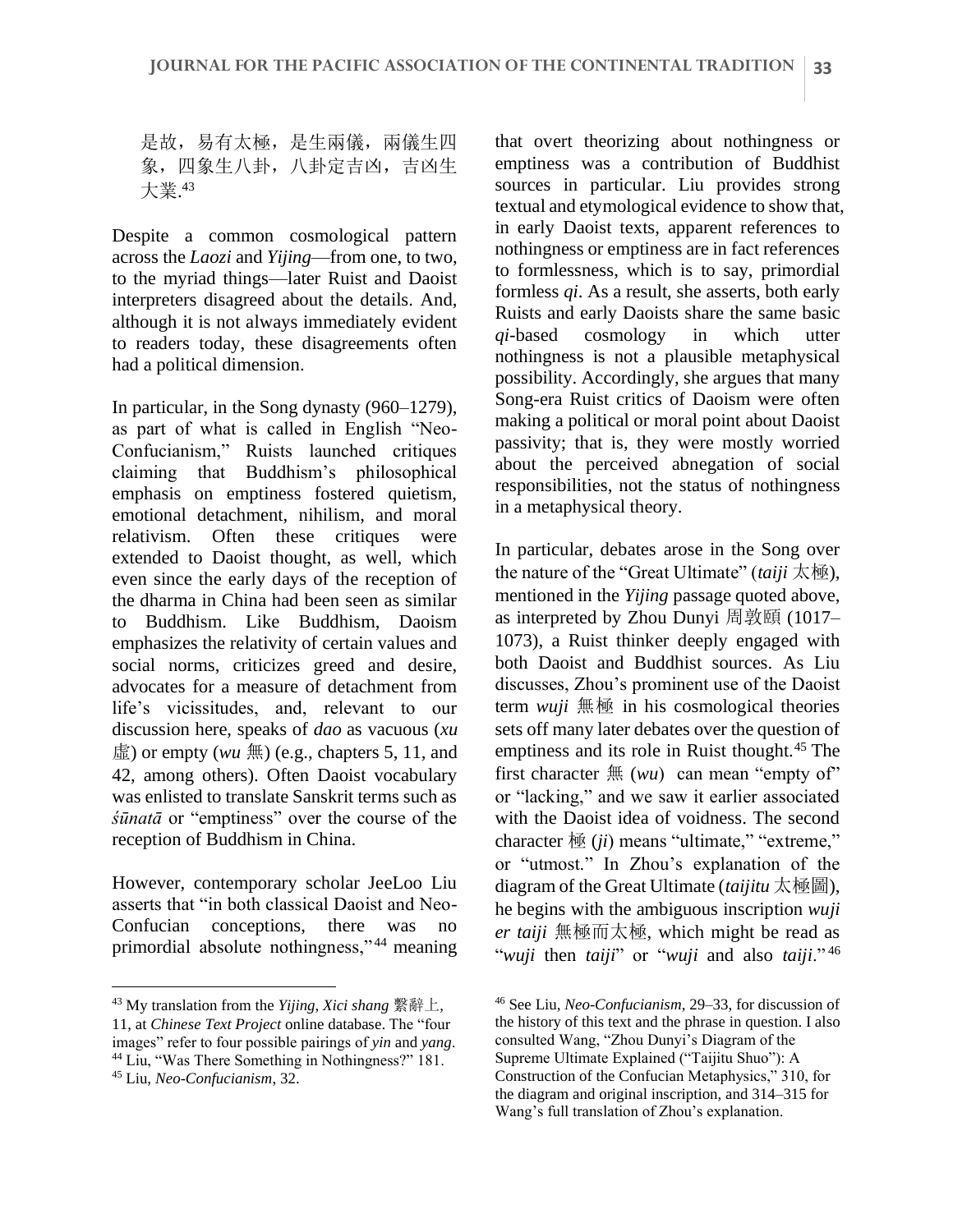Every aspect of the phrase presents difficulties. Does *wuji* mean "no-ultimate"? Does it mean "ultimate of non-being," as it is often rendered in English? Or does it mean, instead, "limitless," or that "utmost extreme" beyond which there is nothing greater? All such possibilities are present in the Chinese. As such, the phrase as a whole might mean that before the "great ultimate" there was "no ultimate"—perhaps there was nothing at all. It might mean that the "ultimate of non-being" is also the "great ultimate." Or, it might mean, in quite a different sense, that the "ultimate" is limitless and also great.

Some interpretations of Zhou's wording would paint him as a quasi-nihilist and deserter to Daoism, especially those which posit nonbeing as the origin of the Great Ultimate. A more Ruist interpretation would suggest, instead, that the Great Ultimate is to be understood as limitless or indescribable. Liu provides detailed research and argumentation to show that, according to most Ruist understandings, *taiji* refers to the primordial formless *qi* out of which *yin* and *yang* spontaneously differentiate themselves. <sup>47</sup> As she concludes, this amounts to a strong rejection of what we would call in European terms creation *ex nihilo* or the idea that something can ever come from nothing.<sup>48</sup> The Ruist view situates us within a cosmology in which sheer voidness is simply not metaphysically plausible—as Liu sums up, there has always been "something," and this something is *qi*. 49

In other works, Liu refers to this as a "*qi*realism" in which *qi* "constitutes everything and is responsible for all changes."<sup>50</sup> Here, I suggest that the *qi*-realistic framework

amounts to a strong version of an emergent cosmogonic narrative. The focus is not on the origin of the *qi*-matrix itself, which would draw us toward narratives of either transcendence or manifestation; rather, the focus remains on the spontaneous emergence of a diversity of forms out of formlessness, where formlessness is neither ontologically foundational nor metaphysically transcendent. Again, the difference is political.

For example, the historian Tze-Ki Hon identifies competing cosmogonic narratives as central drivers of social and political reform in the Northern Song dynasty (960–1127). One contributor to these reforms was the semihermit and later famed educator Hu Yuan 胡  $\frac{120}{1059}$  (993–1059). In Hu's commentary on the *Yijing*, he boldly overturned the positions of several then-dominant commentaries that, as he argued, were unduly influenced by Daoist notions of voidness (*wu* 無), tended to overly romanticize hermits, and adopted a fatalistic attitude toward inevitable political unrest. These included the commentaries of Wang Bi 王弼 (226–249) and Kong Yingda 孔穎達  $(574–648)$ . <sup>51</sup> Responding to the issue of voidness, Hu rejected the notion that primal *qi* had emerged from an even more primal void, insisting there is always some state of *qi*, either "lacking-form" (*wuxing* 無 形 ) or "havingforms" (*youxing* 有形).<sup>52</sup> But, as Hon explains, this seemingly obscure metaphysical point was indeed an act of political resistance:

Whereas Kong Yingda's [much earlier] reading of the *Yijing* tended to support the absolute power of the king, underlying Hu Yuan's reading was his belief in human activism, directed broadly to all individuals. . . . He also believed that, as

<sup>47</sup> Liu, *Neo-Confucianism*, 51–58.

<sup>48</sup> Ibid., 55.

<sup>49</sup> Ibid., 56.

<sup>50</sup> Liu, "The Is-Ought Correlation in Neo-Confucian *Qi*-Realism," 62.

<sup>51</sup> See Hon, *The* Yijing *and Chinese Politics*, especially the second chapter.

<sup>52</sup> Hon, *The* Yijing *and Chinese Politics*, 55.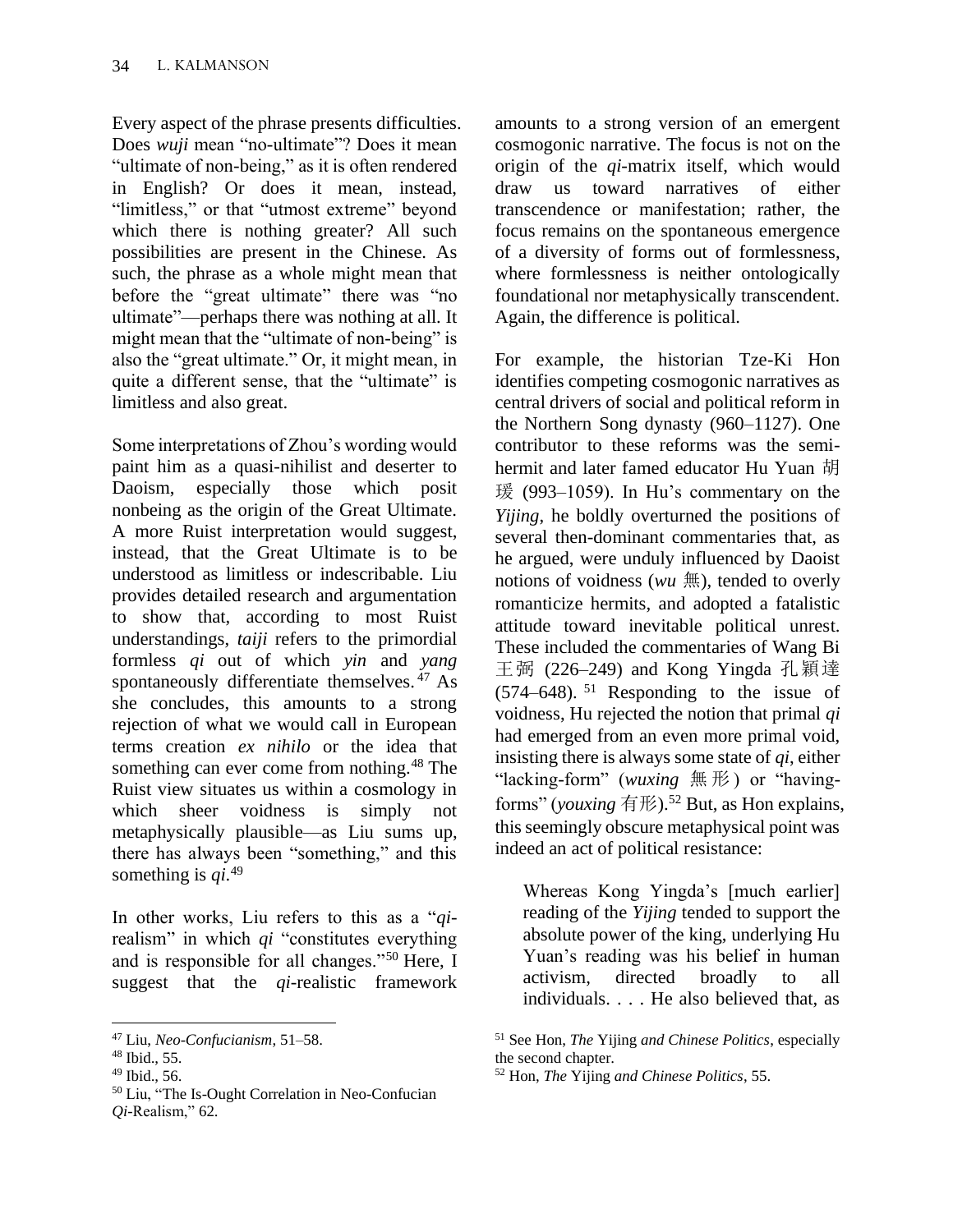part of the universe, human beings were already fulfilling their cosmic mission by improving their social and political order. For him, since the universe is actively renewing itself with the interaction of the *yin* and the *yang*, human beings should also be actively renewing themselves in matters big and small.<sup>53</sup>

For Hu, the correct understanding of *wu* as *wuxing* returns emphasis to the concrete meaningfulness of the affairs of his day, making political progress itself a function, and appropriate goal, of spiritual self-cultivation.

This was, of course, one of the central tenets of the Ruist critique of Buddhism in the Song—i.e., the claim that the Buddhist doctrine of emptiness encouraged political passivity and overall inaction. Hon's comment that "the universe is actively renewing itself" refers to the idea that primordial undifferentiated *qi* is neither ontologically nor metaphysically distant, but rather it is a force or potency that remains with us in the present. In other words, all existing forms emerge (*sheng*  $\pm$ ) from undifferentiated *qi*, whether we are speaking of the first forms at the inception of the cosmos or the myriad forms around us now that continue to live out, in the present, ongoing processes of arising, persistence, and eventual disintegration. And, under the right conditions, this primordial *qi* is available to us as a raw material, as it were, from which we can shape new forms, events, or processes. The ability to draw on this primal material is often portrayed as revitalizing, refreshing, and healthy.

Methods for "actively renewing" ourselves included, for the Song-era civil bureaucrats, certain meditative techniques such as "quiet sitting" (*jingzuo* 靜坐) that were influenced in part by the Chan Buddhist practice of seated

meditation (*zuochan* 坐 禪 ). Although superficially similar, the Ruist focus on relaxing the heart-mind into its primordial formless state, for the sake of reinvigorating the mind's own productive and creative powers, was quite at odds with Buddhist practice and its emphasis on realizing the correct understanding of emptiness and impermanence. Again, the difference, at least for the Ruists, was political. Going back to a foundational text such as the *Daxue* 大學 or *Great Learning*, we know that the wellcultivated heart-mind is the key to unlocking a potent chain of events, leading to stability at home, order in the state, and indeed peace throughout the whole world. The Ruists could experience for themselves the invigorating effects of quiet-sitting, the so-called method of "reverence" or "reflection" (*jing* 敬), textual recitation, and other Ruist contemplation and cultivation practices aimed at daily renewal (*rixin* 日新) and ceaseless vitality (*shengsheng*   $buxi \nightharpoonup \pm \pm \sqrt{\pi} \cdot \mathbb{R}$ . Surely, it was this direct experience of the mind's capacity for evervital transformation and renewal that led so many Ruists to see their cosmogony as the lifeaffirming counterpoint to what they portrayed as the enervating emptiness of the Buddhist and Daoist paths.

The Buddhists had their own responses to these charges, of course, and a full review of Buddhist–Ruist comparative thought beyond the scope of this essay. I want to focus here on one final observation from Hon regarding the stakes of Hu Yuan's disagreement with the earlier *Yijing* commentator Kong Yingda. In two cases, Hu's objections seem aimed at readings of primal voidness that border on either transcendence or manifestation models. Firstly, as noted above, Kong was amenable a Daoist reading of the *Yijing*, in that he saw the text as concerning

<sup>53</sup> Ibid., 58–9.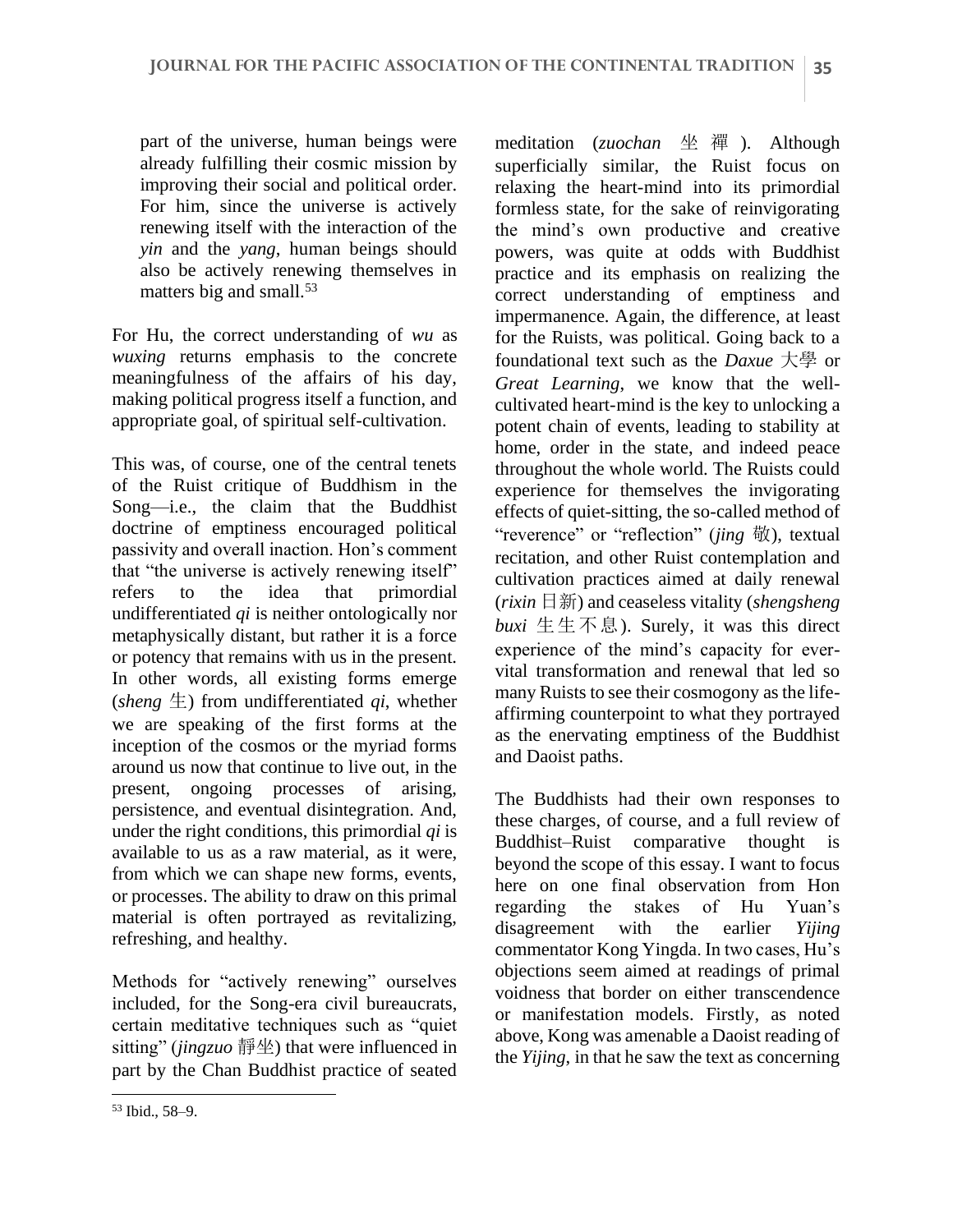the interplay between existing things-events  $(vou \notin)$  and primal voidness (*wu*  $\#$ ). In particular, he was open to the claim that *you* and *wu* mark, in Hon's words, "two levels of existence," where "beyond the discrete objects of the phenomenal world, there is a totality that binds everything together." <sup>54</sup> Although I hesitate to read the language of "transcendence" too neatly into the Chinese context, Kong's interpretations, at least, invite such a comparison. Secondly, Kong was open to the reading "that *wu*, the totality of the universe, is not only omnipresent, but also takes different (sometimes even contradictory) forms to make its presence known."<sup>55</sup> Again, a comparison to a "manifestation" model seems warranted.

Hu Yuan resists both readings, and, as such, he aligns with what I described above as a strong emergentist position. His interpretation of *wu* as *wuxing* retains emphasis on the potency of *qi* and the forces of *yin* and *yang*, without speculating on what came before or lies outside the generative *qi*-matrix. Hon concludes:

The significance of Hu's position regarding the meaning of  $yi$  [易, i.e., in the *Yijing* 易經] lay not so much in its novelty, but in the way it challenged Kong's plea for a reversal from discrete phenomenal objects (*you*) to the web of relationships that joined everything together in this universe (*wu*). By arguing that *yi* meant changes alone, Hu treated phenomenal affairs as ontologically real, and thereby significant in their own right.<sup>56</sup>

In the language we have been developing here, we might say that the ontological reality of phenomenal affairs is one hallmark of an emergent cosmogony in general. In other words, this cosmogonic narrative speaks to the emergence of truly diverse phenomena, neither the manifestation of specific forms from a generic ontological substratum nor the reliance of the immanent world on a transcendent source. Arguably, this point holds whether we are talking about the spontaneous emergence of form from formless *qi*, or the possible emergence of the *qi*-matrix itself from a more primal void. Perhaps, in his attempt to discount the latter option through his strong emergentist position, Hu is guarding against any interpretation that diminishes the complexity and real diversity of contemporaneous affairs.

As we see, in this brief tour of Chinese cosmogonic debates, questions that vex cosmological and metaphysical investigation in European philosophy or religion are notably absent, such as questions of intentional design, divine attributes, the status of miracles, or the problem of evil. Rather, the debates center on moral and political issues: Does Buddhist emptiness lead to nihilism? Does Daoist voidness lead to political pacifism and moral relativism? The Ruists, like good critical theorists today, built socio-political analysis into their speculative philosophy.

## **Initial Conclusions: Cosmogonic Emergence, Science, Religion, and "Enchantment"**

Scientific naturalism holds that consciousness is an "emergent phenomenon," which is to say, that it is not a separate spiritual or supernatural substance but rather a capacity for awareness arising from the configuration of flesh, blood, electrical synapses, hormones, and so forth, that characterize our material bodies and brains. This emergentist model is a hallmark of the so-called disenchanted worldview. How, then, does our discussion of cosmogonic emergence above contribute, as I suggested, to

<sup>54</sup> Ibid., 42.

<sup>55</sup> Ibid., 43.

<sup>56</sup> Ibid., 53.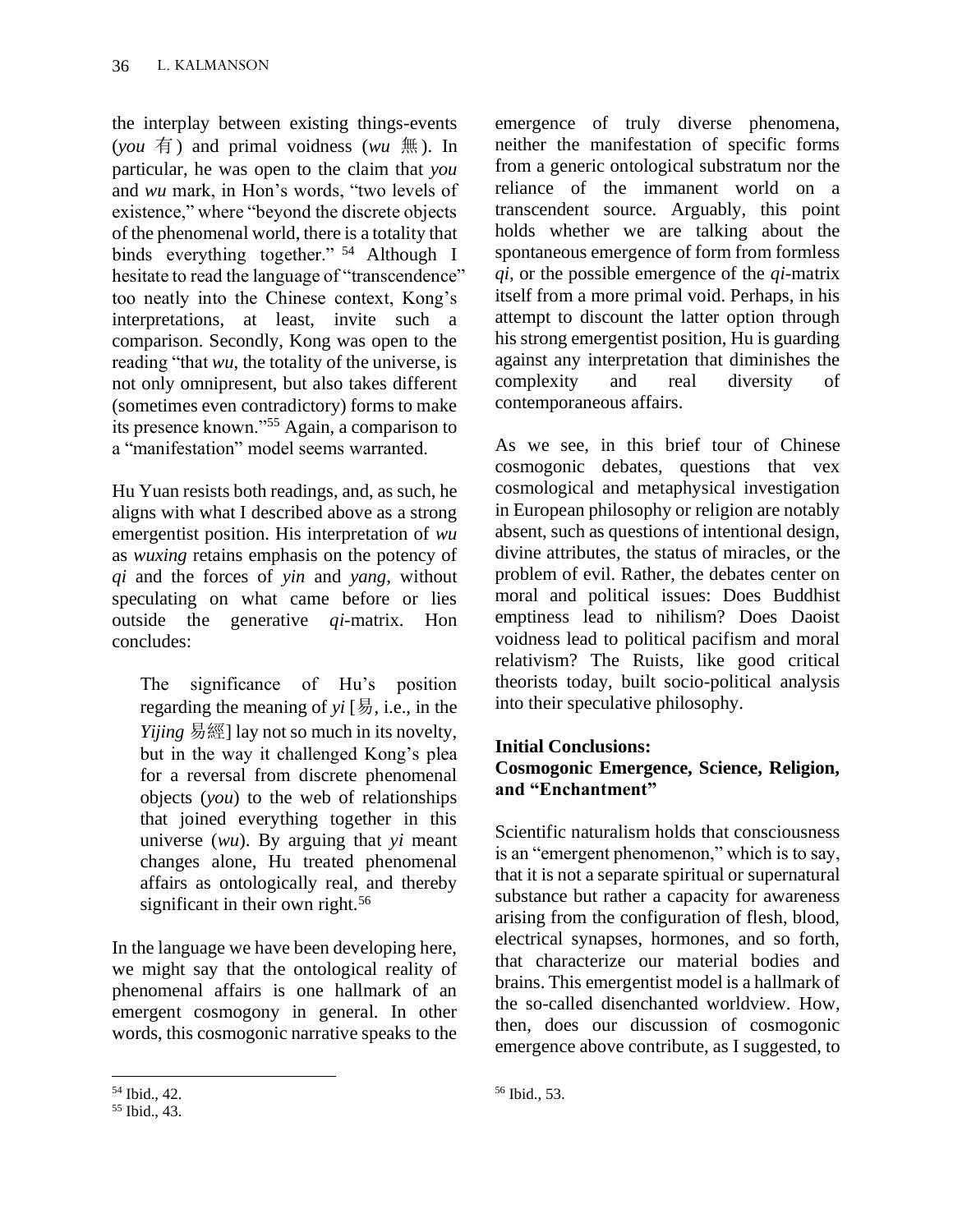a philosophical position that takes seriously the specificity and locality of the supernatural?

The practices of "daily renewal" mentioned earlier rest upon the idea that the heart-mind can be clear and bright or cloudy and agitated, depending on its state of cultivation. This takes us to a central assumption on the part of Song philosophers, namely that human thoughts and emotions can be understood as modes of etheric or refined *qi*. In other words, consciousness in general can be understood according to the same *qi*-realism that explains the behaviors and tendencies of other phenomena. As the famous Song-dynasty philosopher Zhu Xi (朱熹, 1130–1200) says, "The capacity for awareness is the numinous aspect of qi"能覺者, 氣之靈也.<sup>57</sup> The contemporary scholar Yung Sik Kim explains:

Mind, for Zhu Xi, was really nothing but *qi*, its "essential and refreshing" (*jingshuang* 精爽) or "numinous" (*ling* 靈) portion, to be more specific. Thus, *qi* was endowed with qualities of mind, and could interact with the mind. The mind-*qi* interaction was not restricted to man's *qi* and his own mind, but was extended to the *qi* of the outside world and to the minds of others.<sup>58</sup>

In other words, in a *qi*-based worldview, an individual's mental life is not simply an internal experience, nor is it restricted to the confines of her physical body. Practices such as quiet-sitting are methods to refine the *qi* of the heart-mind to attain greater spiritual (*shen* 神) clarity. Joseph Adler describes the most "spiritual" attainment of consciousness as

"mind-*qi* in its finest, most free-flowing state,"<sup>59</sup> underscoring the potential for the *qi*based energy of the heart-mind to exert efficacious reach into the surrounding world.

This same *qi*-based worldview that explains consciousness also explains the existence of ghosts, spirits, gods, and so forth. Chinese traditions recognize the existence of multiple spiritual energies that make up the person, especially the *yin*-spirits and *yang*-spirits associated with the categories *hun* 魂 and *po* 魄. These account for different bodily, mental, and emotional functions of the person while alive, and some of them continue on their own course after bodily death as different varieties of ghosts (*gui* 鬼) and spirits (*shen* 神).<sup>60</sup>



All are emergent phenomena made possible by the behavioral tendencies and dynamic vitality of the matter–energy matrix of *qi*. Adler comments that "underlying both

ancestor worship and the acceptance by Neo-Confucians of the existence of ghosts, demons, and other occult (*yin*) phenomena is a systematic theory of mind and *qi* that provides for what we might call 'emergent spirituality."<sup>61</sup> When Zhu Xi says, as we quoted him earlier, that the "capacity for awareness is the numinous aspect of *qi*," there is nothing to prevent us from understanding fully developed human cognition as an emergent phenomenon related to the complex interactions of *qi*-based generative forces that

<sup>57</sup> Zhu Xi, *Zhuzi yulei*, translated from the *Zhuzi yulei* at *Chinese Text Project* (see *Xing li er* 性理二, *Xingqing xinyi deng mengyi* 性情心意等名義, passage 27). For the translation, I consulted Virág, "Moral Psychology and Cultivating the Self," 40.

<sup>58</sup> Kim, "Zhu Xi on Scientific and Occult Subjects," 129.

<sup>59</sup> Adler, "Varieties of Spiritual Experience," 141.

<sup>60</sup> For a fuller discussion, see Brashier "Han

Thanatology and the Division of 'Souls.'"

 $61$  Ibid.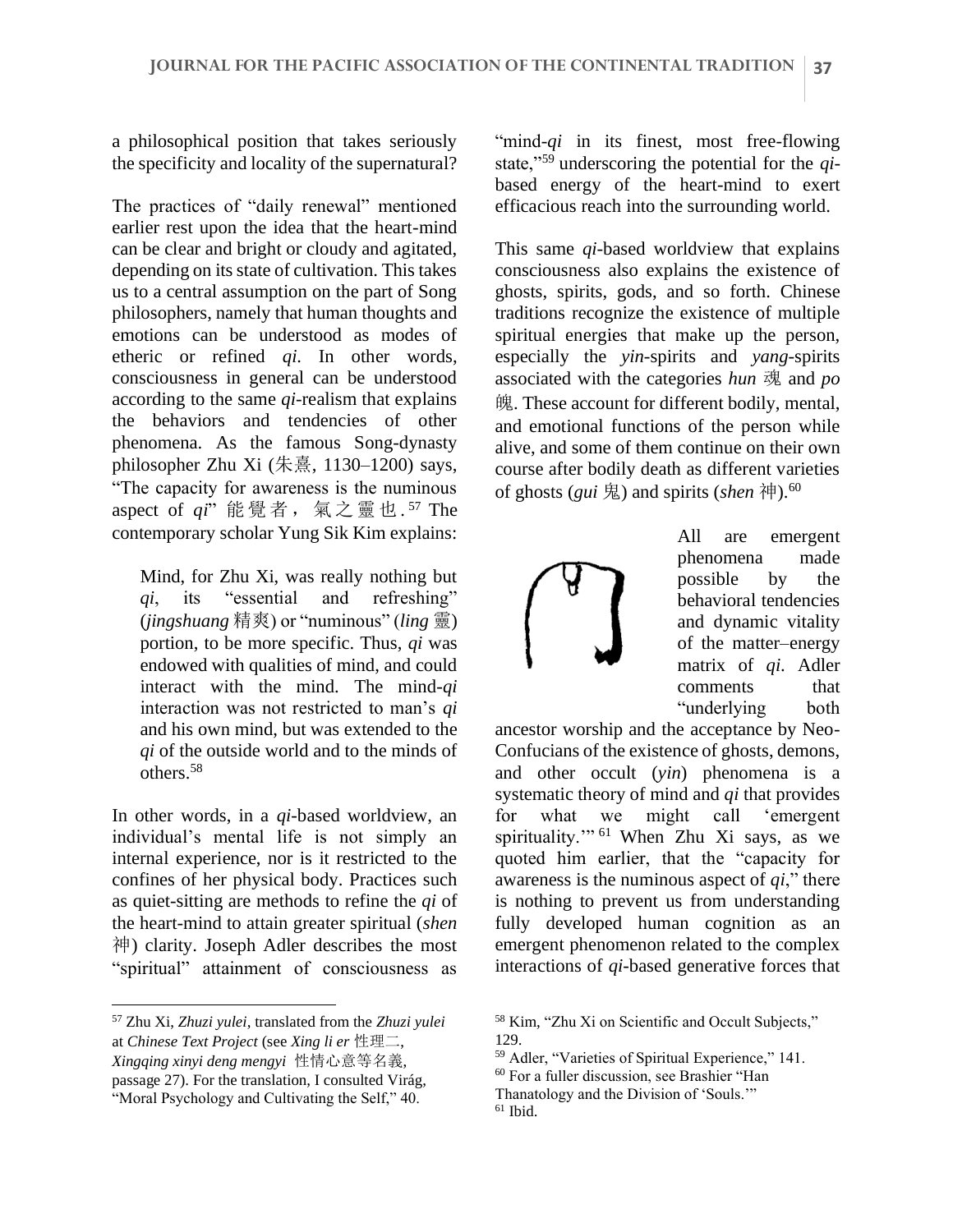give rise to it. And, as Adler's comment indicates, this emergent trajectory can be scaled up to discuss spirituality more broadly, or, for our purposes here, the emergence of local and specific supernatural or "hypernatural" entities. This leads us to at least three conclusions regarding the supernatural derived from the emergentist narrative.

Firstly, understanding the language of emergence in terms of the dynamic vitality of *qi* can account for certain naturalistic explanatory models without thereby committing us to an entirely mechanistic, deterministic, or otherwise reductive scientific worldview. <sup>62</sup> I suggest that this blurs the distinction between the "enchanted" and the "disenchanted" in a way that productively intervenes in the dominant Eurocentric narratives of modernity.

Secondly, the *qi*-based model situates all emergent phenomena, both ordinary and extraordinary, within a constitutively politicized social context. The ancestral shrines are precisely such sites at which differences in power are negotiated between human and spiritual interests. Or, as Deborah Sommer has commented, in a recent study of what she calls Zhu Xi's "philosophy of religion": "Maintaining respectful relations with the spirit world was not just a religious matter: it was of great political importance for maintaining the order and prosperity of the state." <sup>63</sup> Here there is no "happy prearrangement" of harmony as in Mathews's holism; rather, harmony is an achievement that

must be daily negotiated, nurtured, and renewed.

Thirdly, following from the point above, our discussion is politicized in yet another sense: the cosmogonic position of spontaneous emergence under *qi*-realism allows for meaningful differences between supernatural phenomena to come into philosophical view, in a way that no version of either absolute transcendence or mystical holism ever will. As such, the emergence of increasingly refined and potent spiritual energies within the cosmos offers us a flexible and inclusive framework for discussing not only the diversity of religions today but also the power imbalances that situate different traditions unequally on a globalized stage. With that, we return again to my overall theme in this essay, which is that the pay-off of this religious debate over spontaneous emergence is less religious and more political. If we are judging work in the philosophy of religion in terms of how it empowers marginalized voices or intervenes in hegemonic Eurocentric practices, then the cosmogonic narrative of emergence will come to the fore as a capacious and inclusive theoretical framework.

# **Digression: Revisiting My Own God**

My essay could end with the concluding thoughts above, but I have taken the theme of this special issue as an opportunity to reflect on my own position within the politicized approach to the supernatural that I have outlined so far. Although colonialism is indeed

 $62$  A full discussion of the question of science is obviously beyond this essay, but some do attempt to connect *qi*-based philosophy with contemporary science and secular humanism (e.g., Liu, *Neo-Confucianism*; Brasovan, *Neo-Confucian Ecological Humanism*; Kim, "Science and Natural Philosophy: Zhu Xi on the Scientific Subjects and the Natural World"). Liu in particular encourages us to think of primordial *qi* in scientific terms as the quantum field in its vacuous state as understood in contemporary

physics (*Neo-Confucianism*, 54). In another work, "In Defense of Qi-Naturalism," Liu considers a contemporary argument "that the theory of primordial *qi* is the origination of the contemporary quantum field theory. [Scholar He Zuoxi] traces the quantum field theory to Einstein, Einstein to Leibniz, and Leibniz to the theory of primordial *qi*" (52). Gottfried Wilhelm Leibniz (1646–1716) was, of course, one of the earliest philosophers reading Chinese thought in Europe. <sup>63</sup> Sommer, "Zhu Xi's Philosophy of Religion," 524.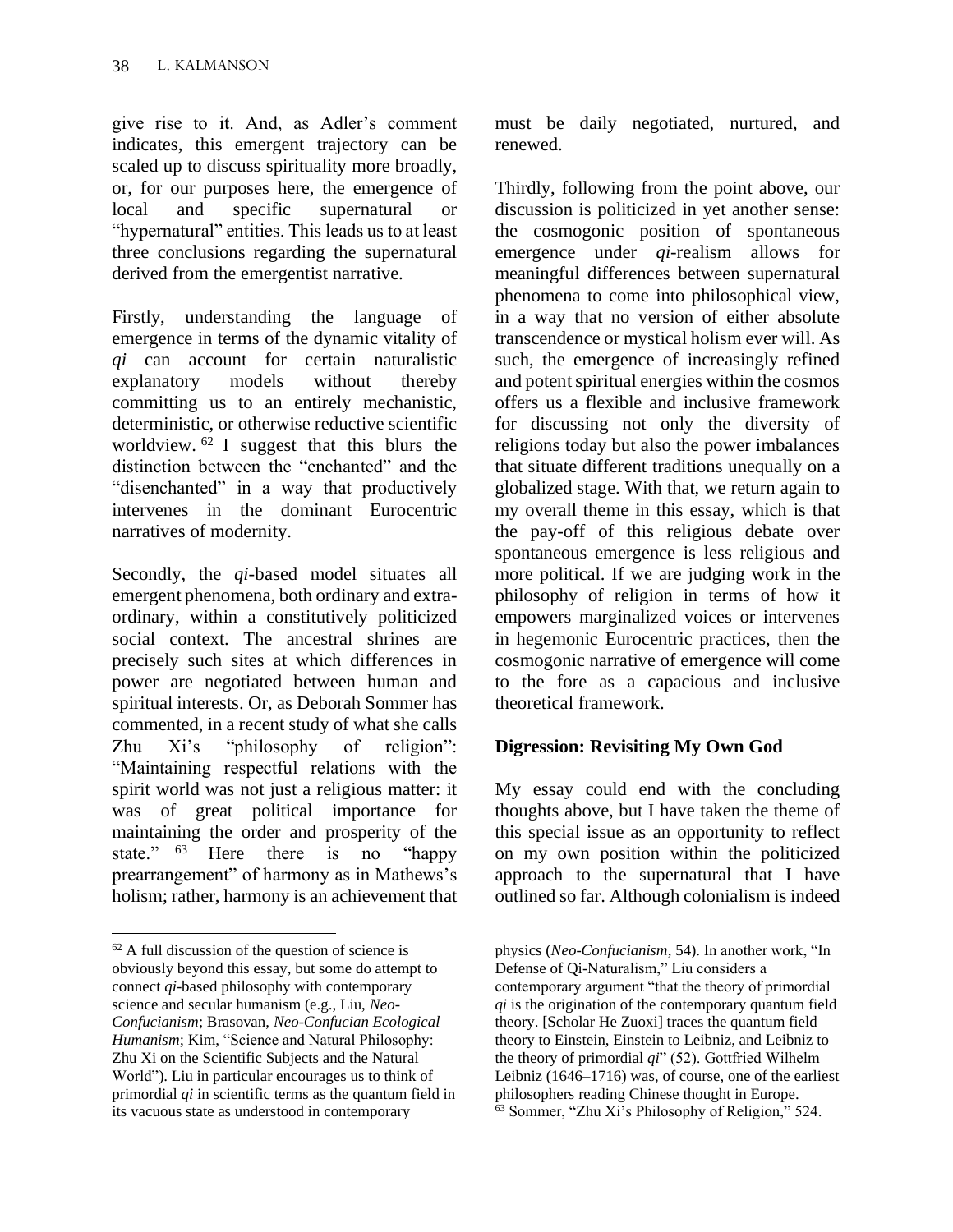associated with the proselytizing aims of Christianity, it is perhaps my own religion— Judaism—that initiated the condescending attitude toward so-called idolatry that later contributed to Christianity's sense of its "civilizing" mission. The Hebrew Bible draws a hard line between worship of physical items such as statues (perhaps most famously the "golden calf" of Exodus 32) and worship of Judaism's unseen and unseeable God. Over time, and through the influence of Aristotelian thought, Jewish theology articulated a classic version of the "narrative of transcendence."

The famous philosopher Moses ben Maimon ("Maimonides" or the "Rambam," 1138–1204) penned the statement on idol worship that remains influential in Jewish theology today. He traces idolatry back to the misguided practices of Enosh, identified in Genesis 4:26 as the grandson of Adam via Seth:

During the days of Enosh, humankind went seriously astray. The counsel of the sages of that generation became dull, and Enosh himself was among those who erred. This was their mistake: They said that since G-d created the stars and the spheres to govern the world, placed them on high, and apportioned them honor so that they would serve before Him as attendants, it would accordingly be fit for us to praise and glorify them and apportion them honor as well. . . . Subsequent to the arising of that thought in their hearts, they began to build temples to the stars, to make offerings to them, to praise and glorify them in words, and to prostrate themselves before them in order to obtain the favor of the Creator, all in accordance with their misconception. This was the essence of idolatry, not that they declared that there was no other god aside from this star.<sup>64</sup>

As the Rambam's narrative expresses, the original idols were akin to symbolic representations of God's creations, such as stars, but not themselves alternatives or competitors to the one true God.

However, over time, the original relationship with God (capitalized, absolute) was forgotten, and people began to worship the stars themselves as false gods (lower-case, diverse).

This worship of images, through kinds of service that differed from one to the next. spread throughout the whole world. People would offer them sacrifices and prostrate themselves before them. As the days went on, G-d's glorious and awesome name was forgotten from the mouth and the mind of all beings, and no one knew Him. As a result, all the common people, the women, and the children knew only the image of wood or of stone and the stone temple, for they had been trained from their childhood to bow down to it, to serve it, and to swear by its name. The sages among them, such as their priests and their like, imagined that no other god existed aside from the stars and spheres for which these images had been made and which they were made to resemble. Aside from a few individuals, such as Enoch, Methuselah, Noah, Shem, and Eber, no one knew or recognized Him. In this way the world continued to unfold until the Pillar of the World was born, our patriarch Abraham.<sup>65</sup>

Maimonides explains that Abraham himself was born into a family of star worshippers, but he was precocious and philosophical. Indeed, to take the great Rambam's word for it, young Abraham sounds a lot like Aristotle: "After this powerful man was weaned but while still a child, he began to explore in his mind. He

<sup>64</sup> Maimonides, *Mishneh Torah*, "Laws of Idolatry," Chapter 1.

 $65$  Ibid.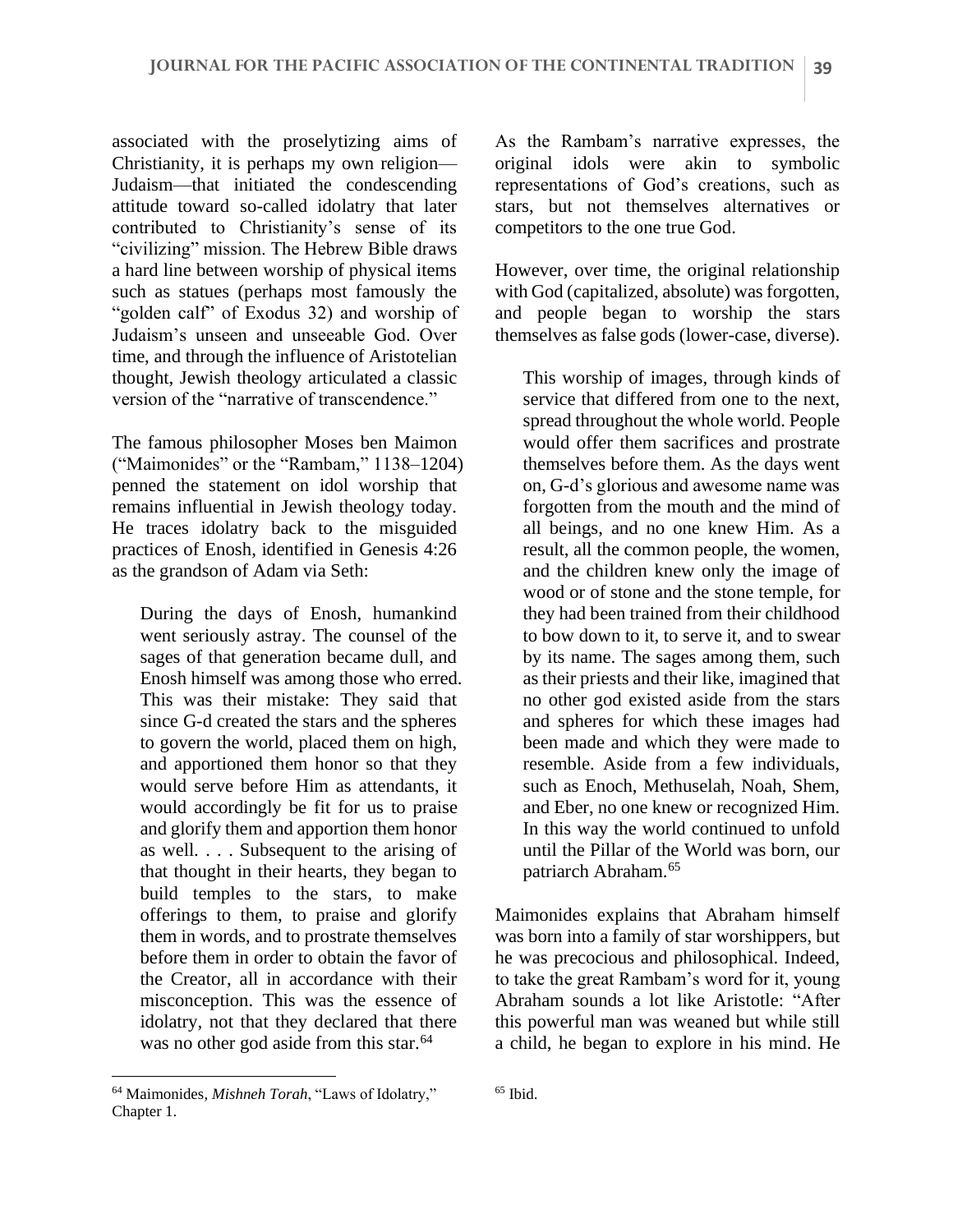began to think day and night and wondered how it would be possible for the heavenly sphere to continually move with nothing impelling its motion. Who is causing it to revolve, since it would be impossible for itself to be the cause of its own rotation?"<sup>66</sup> By the age of forty, Abraham had reasoned his way to an understanding of the one, true, transcendent God at the origin of all creation, and, for Maimonides, this marks the beginning of the Jewish people: "When people would gather to him and ask him about his words, he would teach each person in accordance with their intellect until he would bring each back to the way of truth. He did this until thousands and tens of thousands had gathered. They were the people of the House of Abraham."<sup>67</sup>

Maimonides gives us a strikingly contemporary take on the rationality of religion. For him, any people who understand the reality of God by the power of their own reason, as did Abraham, are included among God's "chosen people." Notably, Maimonides's interpretation of Jewish chosenness was not the only one, and disagreements over this issue in his lifetime reflect longstanding unsettled questions. Yehuda Halevi (d. 1141), in his philosophical work *Kuzari*, tells of a rabbi who once visited the King of the Khazars to discuss the relative merits of Judaism, Islam, and Christianity. When the king questions whether the Jewish religion is for the Jews alone, Halevi answers: "Yes; but any Gentile who joins us unconditionally shares our good fortune, without, however, being quite equal to us. . . . because we are the pick of mankind." <sup>68</sup> He goes on to explain that the people of the familial line extending from Adam to Abraham were specially "permeated with the divine essence," making them closer to God than other people and explaining the frequent appearance of prophets among them. This divine essence has continued to be passed along family lines through Abraham's descendants. Halevi is clear that converts to Judaism can become "pious and learned," but they cannot obtain the special divine spark via conversion.<sup>69</sup>

Halevi tones down the apparent chauvinism by comparing the role of the Jewish people in humanity at large to the role of the heart in the body. The heart is the seat of the soul, and also responsible for overseeing the proper functioning of the rest of the body and its organs. When the heart is healthy, so is the whole body; and when the heart suffers, the body suffers, too. The Jews then, as the heart of humanity, bear a special responsibility to fulfill their covenant with God such that all people will benefit.<sup>70</sup>

In the end, Halevi and Maimonides give us two distinct perspectives on the chosenness of the Jewish people: whereas Maimonides opens the religion up fully to any who comprehend the reality of the transcendent and universal God and accept that God's commandments, Halevi restricts the core of Judaism to those who are born into it. Maimonides's position may seem at first the more egalitarian, but Halevi perhaps ultimately leaves more room for diversity. In the words of a contemporary orthodox rabbi, "Many misread Yehudah Halevi's position as teaching the uniqueness of Judaism and the corollary falseness of other religions; we are true and they are wrong. However, . . . the correct reading is that the other religions are only limbs on the trunk of Judaism. Even Halevi's limiting of prophecy to Judaism does not preclude the availability of some form of revelation for all." <sup>71</sup> Although Halevi and

 $66$  Ibid.

<sup>67</sup> Ibid.

<sup>68</sup> Halevi, *Sefer Kuzari*, Essay 1, passage 27.

 $69$  Ibid., Essay 1, passage 115.

 $70$ Ibid., Essay 2, passages 26 to 44.

<sup>71</sup> Brill, "Judaism and Other Religions: An Orthodox Perspective."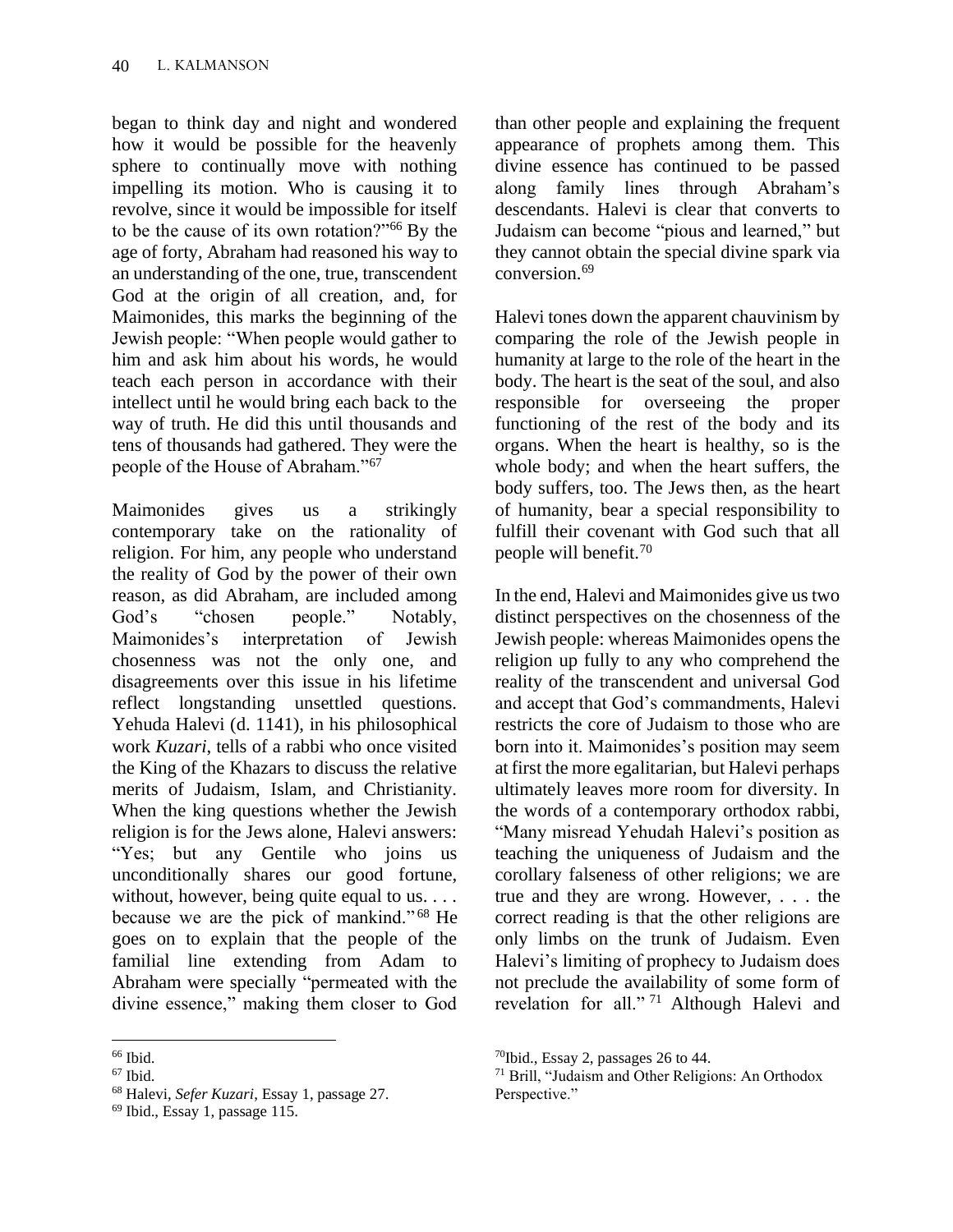Maimonides share the view that ultimately all roads lead to Judaism in the quest for absolute truth, their disagreements reveal underlying and ongoing tensions over the intimate relationship between a people and their local god. Even one of the earliest monotheistic theologies to define divine nature as transcendent and universal retains within itself deep, unsettled questions regarding God's universality and the Jewish people's specific cultural history. Still today, debates about conversion and the status of "chosenness" mark divisions between Reform, Conservative, and Orthodox Judaism as well as tensions between the American and Israeli Jewish experience.

#### **Final Thoughts:**

## **No Easy Answers Forthcoming from the Gods**

I think it is appropriate at this moment to point out that my own God may or not recognize me, depending on which rabbi you ask. My father is "ethnically" Jewish (whatever that might mean). His family immigrated from the Jewish ghettos of Odessa to New York City in the early 1900s. My mother is white and grew up Protestant, but she converted to Judaism before I was born, and I was raised Jewish. We lived in rural southeastern Georgia and attended the closest synagogue to our home, an Orthodox congregation about forty-five minutes away, where I eventually completed my bas mitzvah. Growing up in small-town Georgia, as one of three Jewish children in our school system, my status as a religious and possibly ethnic minority was not in question. I was clearly labeled as Jewish within my community due to my religious practices, my apparently unpronounceable last name, and

<sup>72</sup> For more on the question of conversion through Reform institutions, see Malz, "Does Israel Discriminate Against Non-Orthodox Converts when my phenotypic appearance (i.e., I look stereotypically Ashkenazi).

For some rabbis, following Judaism's matrilineal line, the fact that my mother converted before my birth *should* render me Jewish. However, my mother converted through a Reform synagogue, and hence, for many Orthodox rabbis, her conversion is in fact *not* sufficient. Moreover, were I to attempt to enact the Israeli "law of return," my claim to it *could* be the subject of substantial debate, and I might be asked to go through the full conversion process myself before relocation would be allowed.<sup>72</sup> Thus, whereas those in my hometown had no doubts about my status as a Jew, this status is less clear to many in my own supposed religious community. In the house of *any* god, it seems, I am perpetually a guest.

So perhaps it is no surprise that I ended up in comparative philosophy, trying always to be the best guest possible in house after house. Does this very rootlessness make me a good agnostic after all, aligning me with the secularhumanistic trajectory of disenchantment? Or, then again, does this rootlessness make me somehow all the more Jewish, marking me with a specific heritage of nomadism, diaspora, and the jealous God who stalks the uneasy border of the local and the universal? Despite my visits to many gods, no easy answers are forthcoming, but perhaps some of the harder questions have come into sight.

#### **References**

Adler, Joseph. "Varieties of Spiritual Experience: *Shen* in Neo-Confucian Discourse." In T. Wei-ming and M. E.

Approving Immigration?" For an Orthodox perspective on patrilineal Jewish descent, see Freeman, "To a Child of a Jewish Father."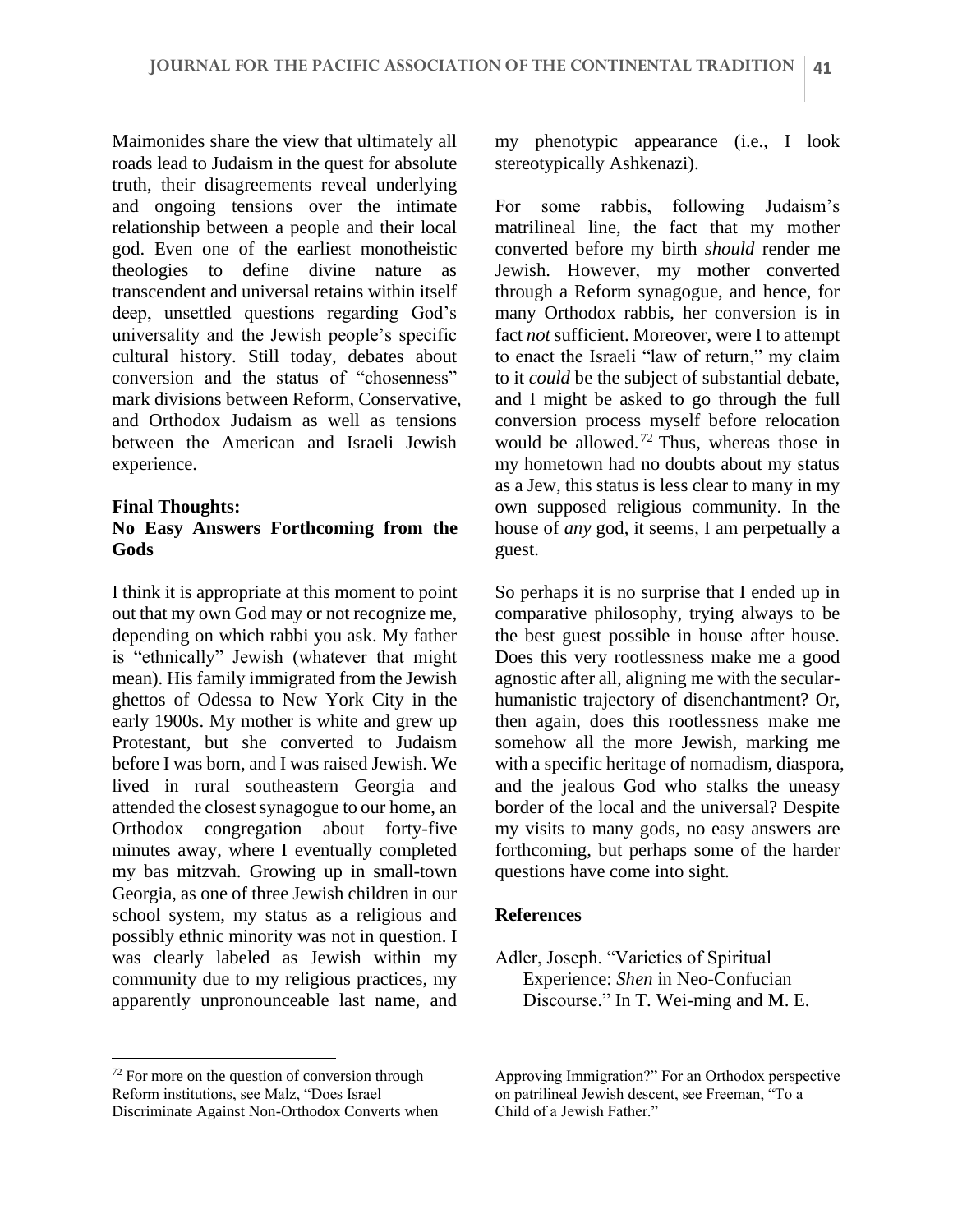Tucker (eds), *Confucian Spirituality* Vol. 2,120–48. New York: Crossroad, 2004.

Ames, Roger T., and David L. Hall, trans. *Daodejing "Making This Life Significant": A Philosophical Translation*. New York: Ballantine Books, 2003.

Angle, Stephen C. and Justin Tiwald. *Neo-Confucianism: A Philosophical Introduction*. Cambridge: Polity Press, 2017.

Barrère, Dorothy B. "Cosmogonic Genealogies of Hawaii." *The Journal of the Polynesian Society* 70, no. 4 (1961): 419–428.

Bennett, Jane. *Vibrant Matter: A Political Ecology of Things*. Durham: Duke University Press, 2010.

Brashier, K. E. "Han Thanatology and the Division of 'Souls.'" *Early China* 21 (1996): 125–158.

Brill, Rabbi Dr. Alan. "Judaism and Other Religions: An Orthodox Perspective." https://www.bc.edu/content/dam/files/rese arch\_sites/cjl/texts/cjrelations/resources/ar ticles/Brill.htm. Accessed November 15, 2020.

Campany, R. F. "On the Very Idea of Religions (in the Modern West and in Early Medieval China)," *History of Religions* 42, 4 (2003): 287–319.

*Daodejing* 道德經. In *Chinese Text Project*, edited by Donald Sturgeon. 2011. https://ctext.org/dao-de-jing/zhs. Accessed November 15, 2020.

Freeman, Tzvi. "To a Child of a Jewish Father."

https://www.chabad.org/library/article\_cd o/aid/1014792/jewish/To-a-Child-of-a-Jewish-Father.htm. Accessed January 5, 2020.

Gardner, Daniel K., trans. *Learning to Be a Sage: Selection from the Conversations of Master Chu, Arranged Topically*, by Chu Hsi [Zhu Xi]. Berkeley: University of California Press, 1990.

Halevi, Yehudah. *Sefer Kuzari*. Translated by Hartwig Hirschfield in 1905 (public domain version). https://www.sefaria.org/Sefer\_Kuzari?lan g=bi. Accessed November 15, 2020.

Harden, Jordan Kalani. "Understanding Native Hawaiian Land Relations through Kānaka Maoli Literature." B.A. thesis, University of Oregon, 2020.

Hegel, G. W. F. *Lectures on the History of Philosophy: Greek Philosophy to Plato*, trans. E. S. Haldane, Lincoln: University of Nebraska Press, 1995.

Hon, Tze-Ki. *The* Yijing *and Chinese Politics: Classical Commentary and Literati Activism in the Northern Song Period, 960–1127*. Abany: State University of New York Press, 2005.

Ivanhoe, Philip J. *Three Streams: Confucian Reflections on Learning and the Moral Heart-Mind in China, Korea, and Japan*, Oxford: Oxford University Press, 2016.

Jacobs, Rebecca. "Kalo Is More Than a Native Hawaiian Plant—It's an Ancestor to Hawaiian Culture." *Indian Country Today*. November 21, 2011. https://indiancountrytoday.com/archive/ka lo-is-more-than-a-native-hawaiian-plantit-s-an-ancestor-to-hawaiian-culturelgzdti7HSUWS\_bNIT6yYCg. Accessed November 15, 2020.

Josephson, Jason Ā. *The Invention of Religion in Japan*. Chicago: University of Chicago Press, 2012.

Josephson-Storm, Jason Ā. "The Superstition, Secularism, and Religion Trinary: Or Re-Theorizing Secularism." Method and Theory in the Study of Religion, 30, 1 (2018): 1–20.

Kame'eleihiwa, Lilikalā. *Native Land and Foreign Desires: Pehea lā e Pono ai? How Shall We Live in Harmony?* Honolulu: Bishop Museum Press, 1992 (digital edition 2012).

Kim Yung Sik. "Science and Natural Philosophy: Zhu Xi on the Scientific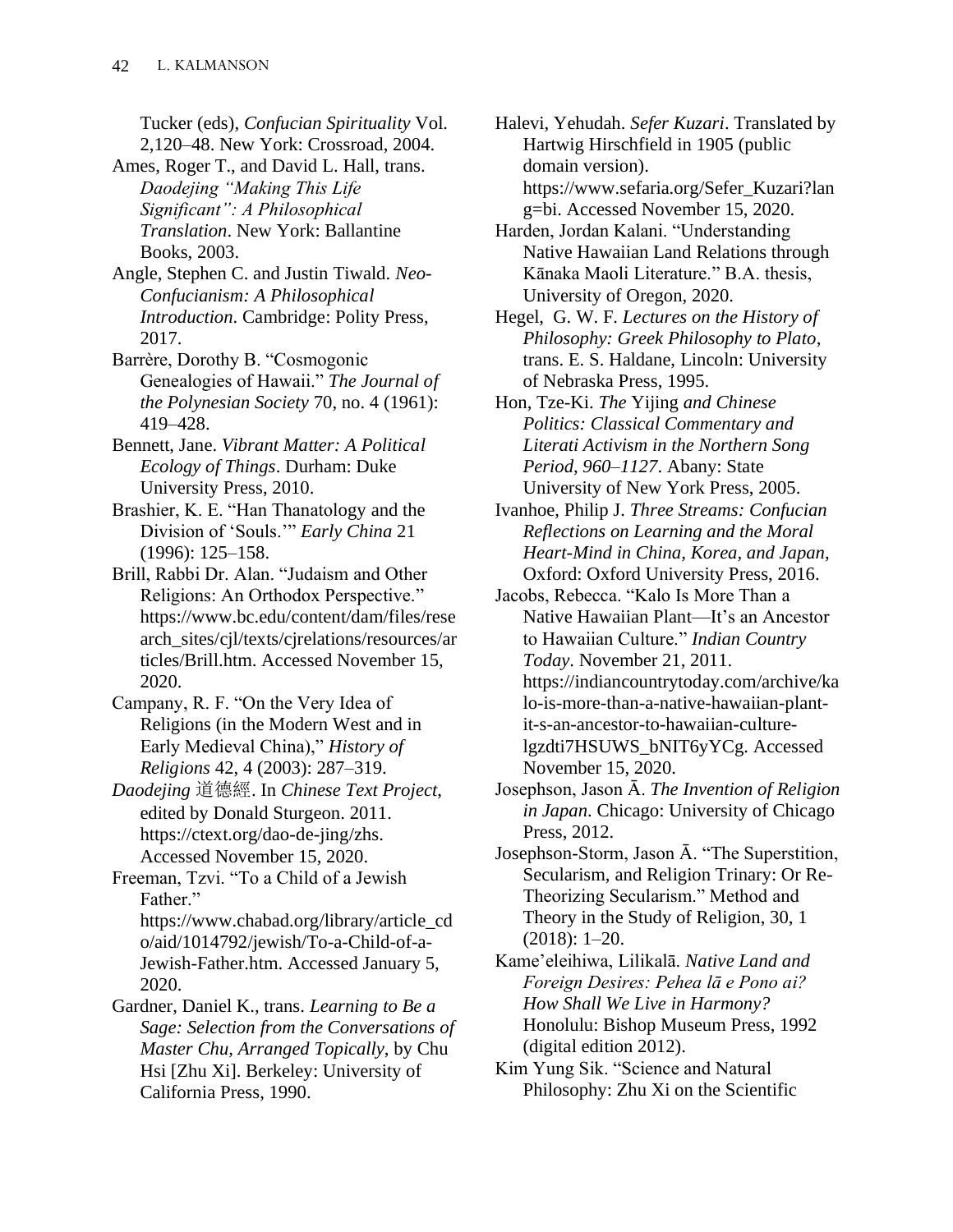Subjects and the Natural World." In *Dao Companion to Zhu Xi's Philosophy*, edited by Kai-chiu Ng and Yong Huang, 543–72. Cham, Switzerland: Springer Nature, 2020.

- Kim Yung Sik. "Zhu Xi on Scientific and Occult Subjects: Defining and Extending the Boundaries of Confucian Learning." In David Jones and Jinli He (eds), *Returning to Zhu Xi: Emerging Patterns within the Supreme Polarity,* 121–46, Albany: SUNY Press, 2015.
- Knepper, Tim. "How to Philosophize about Religion Globally and Critically . . . with Undergraduates." *Religious Studies* 56 (March 2020): 49–63.
- Knepper, Tim and Leah Kalmanson. *Ineffability: An Exercise in Comparative Philosophy of Religion*. Dordrecht: Springer, 2017.
- Lili'uokalani, trans. *The Kumulipo: An Hawaiian Creation Myth*. Kentfield, Ca.: Pueo Press, 1978 (a reprint of *An Account of the Creation of the World According to Hawaiian Tradition*, 1897).
- Liu, JeeLoo. "In Defense of *Qi*-Naturalism." In *Chinese Metaphysics and Its Problems*, edited by Chenyang Li and Franklin Perkins, 33–53. Cambridge: Cambridge University Press, 2013.
- Liu, JeeLoo. "The Is-Ought Correlation in Neo-Confucian *Qi*-Realism: How Normative Facts Exist in Natural States of *Qi*." *Contemporary Chinese Thought* 42, no. 1 (Fall 2011): 60–77.
- Liu, JeeLoo. *Neo-Confucianism: Metaphysics, Mind, and Morality*. Malden, MA: Wiley, 2018.
- Liu, JeeLoo. "Was There Something in Nothingness? The Debate on the Primordial State between Daoism and Neo-Confucianism." In *Nothingness in Asian Philosophy*, edited by JeeLoo Liu and Douglas L. Berger, 181–196. New York: Routledge, 2014.

Maimonides. *Mishneh Torah*. "Laws of Idolatry," Chapter 1. http://myjli.com/faith/index.php/lesson-1/mishneh-torah-laws-of-idolatry-chapter-1/. Accessed November 15, 2020.

- Malz, Judy. "Does Israel Discriminate Against Non-Orthodox Converts when Approving Immigration?" *Haaretz*. February 14, 2017. https://www.haaretz.com/israelnews/.premium-aliyah-does-israeldiscriminate-against-non-orthodoxconverts-1.5434841. Accessed November 15, 2020.
- Masuzawa, Tomoko. *The Invention World Religions: Or How European Universalism Was Preserved in the Language of Pluralism*. Chicago: Chicago University Press, 2005.
- Mathews, Freya. *For the Love of Matter: A Contemporary Panpsychism*. Albany: SUNY, 2003.
- McDougall, "Mo'okū'auhua versus Colonial Entitlement in English translations of the Kumulipo." American Quarterlu 67, no. 3 (2015): 749–779.
- Meillassoux, Quentin. *After Finitude: An Essay on the Necessity of Contingency*. London: Continuum, 2008.
- Morgan, Julia. "Mālama 'Āina, Kalo, and Ho'opili: Growing a Third-Way Environmental Relationship." Ph.D. dissertation, University of Hawai'i at Mānoa, 2015.
- Puett, Michael J. *To Become a God: Cosmology, Sacrifice, and Self-Divinization in Early China*. Cambridge: Harvard, 2004.
- Shaviro, Steven. *The Universe of Things: On Speculative Realism*. Minneapolis: University of Minnesota Press, 2014.
- Sommer, Deborah. "Zhu Xi's Philosophy of Religion." In *Dao Companion to Zhu Xi's Philosophy*, edited by Kai-chiu Ng and Yong Huang, 523–541. Springer 2020.